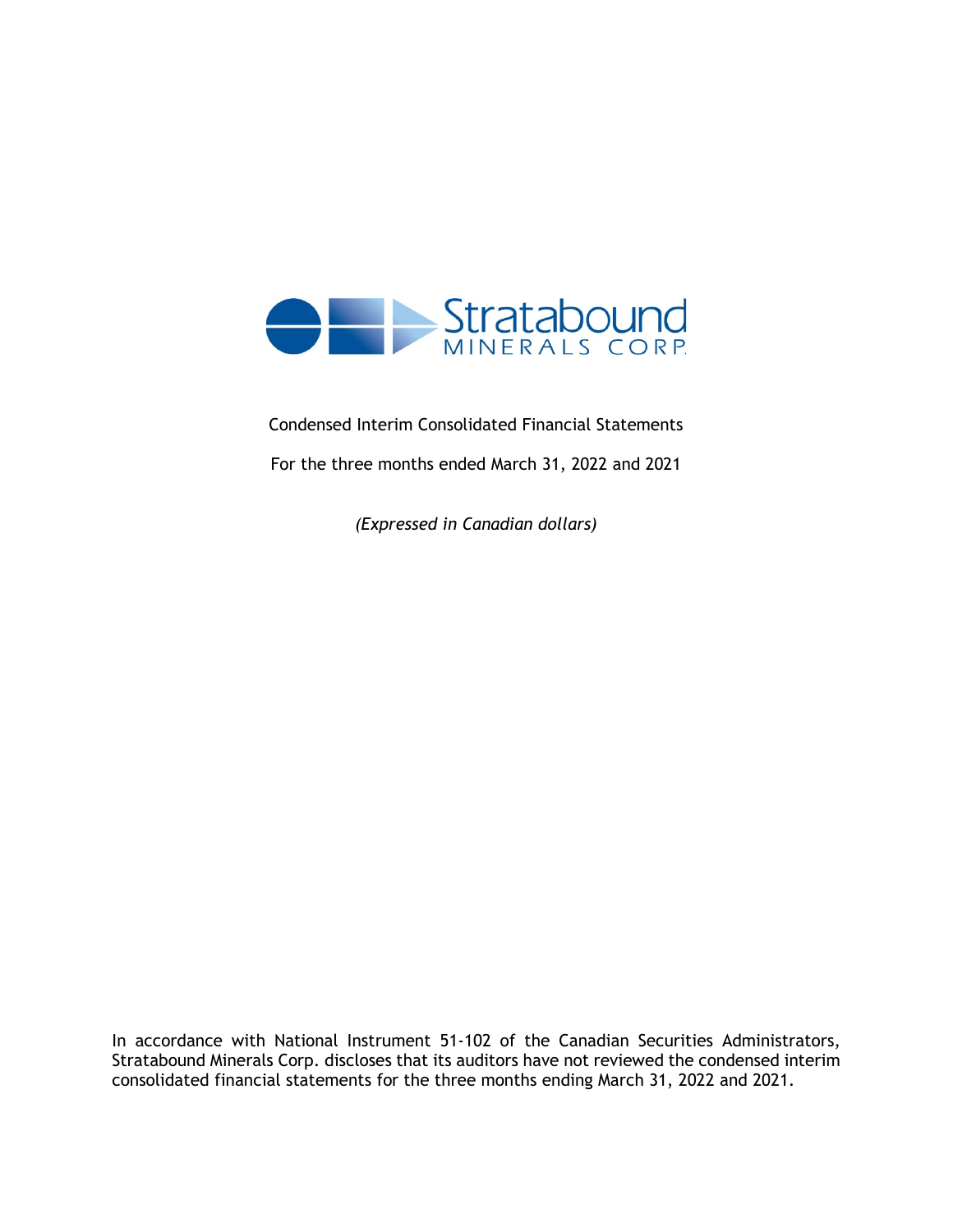Stratabound Minerals Corp.

Condensed Interim Consolidated Statements of Financial Position

| As at                                                                                                          |                         | March 31,<br>2022 |                         | December 31,<br>2021 |
|----------------------------------------------------------------------------------------------------------------|-------------------------|-------------------|-------------------------|----------------------|
| <b>Assets</b>                                                                                                  |                         |                   |                         |                      |
| Current assets                                                                                                 |                         |                   |                         |                      |
| Cash                                                                                                           | \$                      | 1,118,854         | \$                      | 2,661,825            |
| Marketable securities (Note 3)                                                                                 |                         | 90,000            |                         | 108,000              |
| Prepaid expenses                                                                                               |                         | 778,649           |                         | 582,481              |
| Term deposits (Note 4)                                                                                         |                         | 2,030,089         |                         | 1,282,034            |
| <b>GST</b> receivable                                                                                          |                         | 63,518            |                         | 115,535              |
| <b>Total current assets</b>                                                                                    |                         | 4,081,110         |                         | 4,749,875            |
|                                                                                                                |                         |                   |                         |                      |
| Non-current assets                                                                                             |                         |                   |                         |                      |
| Property, plant and equipment                                                                                  |                         | 162,477           |                         | 161,864              |
| Land held in Mariposa, CA                                                                                      |                         | 7,149,546         |                         | 7,149,546            |
| Mineral exploration and evaluation assets                                                                      |                         |                   |                         |                      |
| (Note 5)                                                                                                       |                         | 15,316,128        |                         | 14,924,852           |
| <b>Total assets</b>                                                                                            | $\overline{\varsigma}$  | 26,709,261        | $\overline{\mathsf{S}}$ | 26,986,137           |
| Liabilities and shareholders' equity<br><b>Current liabilities</b><br>Accounts payable and accrued liabilities |                         |                   |                         |                      |
| (Note 6)                                                                                                       | $\zeta$                 | 2,476,977         | \$                      | 2,222,861            |
| Loans payable (Note 7)                                                                                         |                         | 3,668,901         |                         | 3,712,142            |
| <b>Total current liabilities</b>                                                                               |                         | 6,145,878         |                         | 5,935,003            |
|                                                                                                                |                         |                   |                         |                      |
| Non-current liabilities                                                                                        |                         |                   |                         |                      |
| Rehabilitation provision                                                                                       |                         | 13,910            |                         | 13,858               |
| <b>Total liabilities</b>                                                                                       | \$                      | 6,159,788         | \$                      | 5,948,861            |
|                                                                                                                |                         |                   |                         |                      |
| Shareholders' equity                                                                                           |                         |                   |                         |                      |
| Share capital (Note 8)                                                                                         | \$                      | 36,929,926        | \$                      | 36,898,934           |
| Contributed surplus (Note 8)                                                                                   |                         | 3,408,334         |                         | 3,327,923            |
| Accumulated other comprehensive loss                                                                           |                         | (69,000)          |                         | (69,000)             |
| <b>Deficit</b>                                                                                                 |                         | (19, 719, 787)    |                         | (19, 120, 5810)      |
| Total shareholders' equity                                                                                     | $\overline{\mathsf{S}}$ | 20,549,473        | $\mathsf{\hat{S}}$      | 21,037,276           |
|                                                                                                                |                         |                   |                         |                      |
| Total liabilities and shareholders' equity                                                                     | \$                      | 26,709,261        | \$                      | 26,986,137           |

Commitments and contingencies (Note 11) Subsequent events (Note 13)

Approved on behalf of the Board of Directors

Director *"R. Kim Tyler"* Director *"Hashim Ahmed"*

The accompanying notes form an integral part of these condensed interim consolidated financial statements.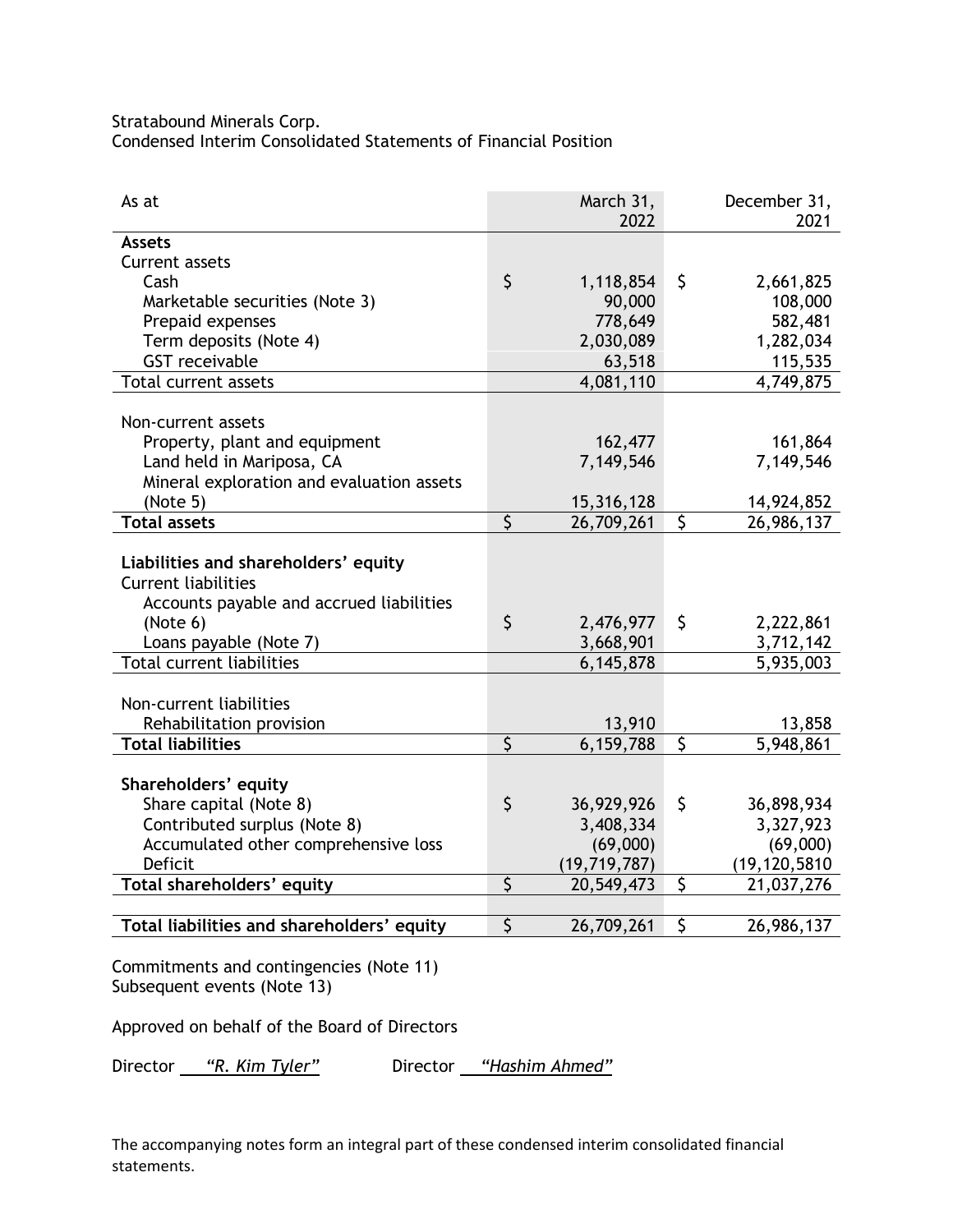Stratabound Minerals Corp.

Condensed Interim Consolidated Statements of Operations and Comprehensive Loss For the Three Months Ended March 31, 2022 and 2021

|                                            | 2022          | 2021          |
|--------------------------------------------|---------------|---------------|
| <b>Expenses</b>                            |               |               |
| General and administrative (Note 6)        | \$<br>401,381 | \$<br>196,060 |
| Share-based compensation (Note 6, 8)       | 80,411        |               |
|                                            |               | 60,817        |
| Gain on foreign exchange                   | (43, 241)     |               |
| Merger and acquisition-related costs       |               | 54,089        |
| Finance costs                              | 140,798       |               |
| Amortization and accretion                 | 1,857         | 206           |
| <b>Total expenses</b>                      | 581,206       | 311,172       |
|                                            |               |               |
| Loss from operations                       | 581,206       | 311,172       |
|                                            |               |               |
| Unrealized gain (loss) on marketable       |               |               |
| securities (Note 3)                        | (18,000)      | 54,000        |
| Flow-through share income                  |               | 165,200       |
| Loss and comprehensive loss for the period | \$<br>599,206 | \$<br>91,972  |
|                                            |               |               |
|                                            |               |               |
| Basic and diluted loss per share           | \$<br>0.003   | \$<br>0.001   |
|                                            |               |               |
| Weighted average number of shares:         |               |               |
| Basic and diluted (Note 8)                 | 175,450,112   | 89,304,211    |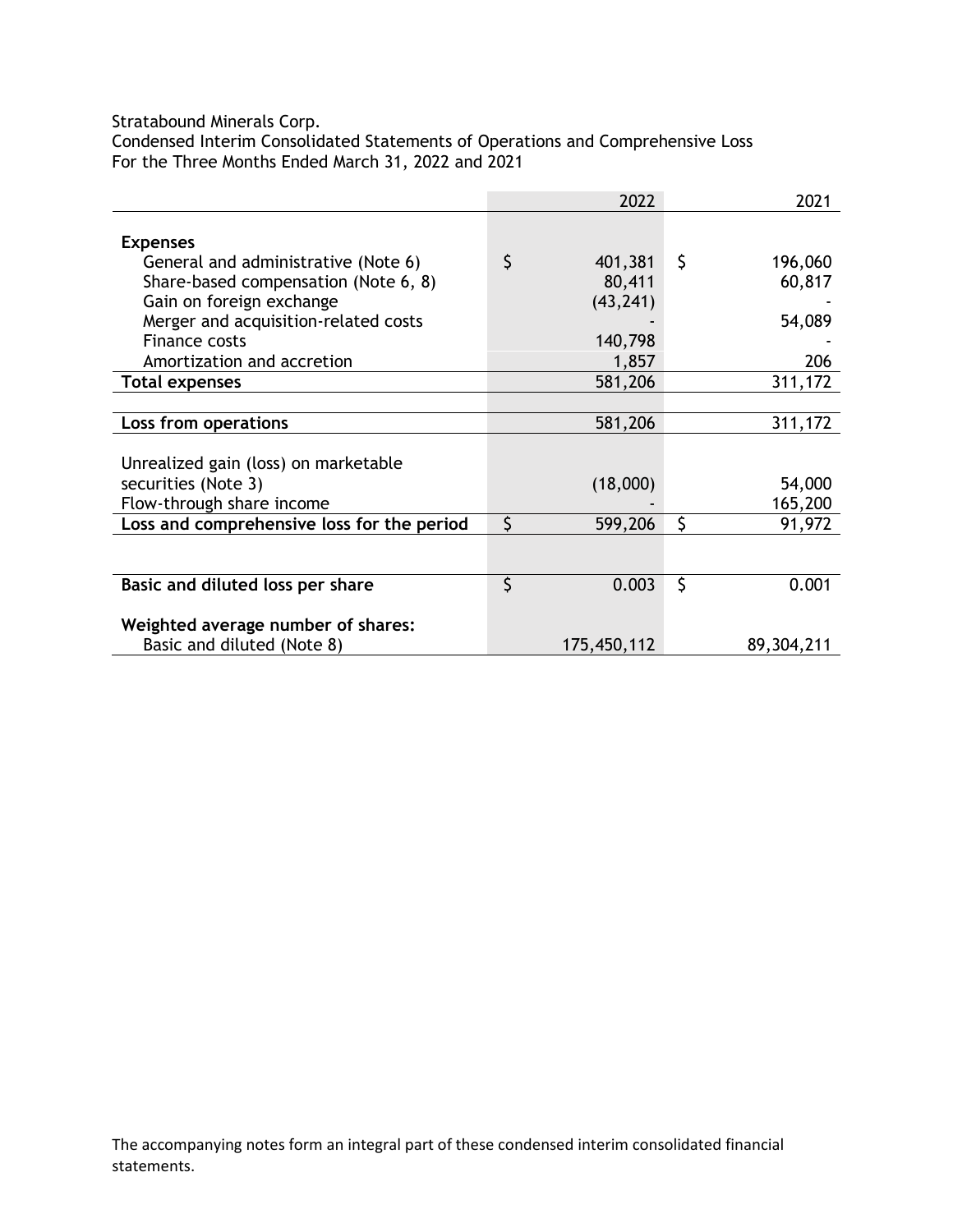# Stratabound Minerals Corp. Condensed Interim Consolidated Statements of Changes in Shareholders' Equity For the Three Months Ended March 31, 2022 and 2021

|                                   |                  |               |             | Accumulated    |                |               |
|-----------------------------------|------------------|---------------|-------------|----------------|----------------|---------------|
|                                   | Number of issued |               |             | other          |                |               |
|                                   | and outstanding  |               | Contributed | comprehensive  |                | Shareholders' |
|                                   | shares           | Share capital | surplus     | loss           | Deficit        | equity        |
|                                   |                  |               |             |                |                |               |
| Balance at January 1, 2021        | 89,094,215       | 26,433,048    | 2,317,793   |                | (17, 481, 328) | 11,269,513    |
| Share-based compensation          |                  |               | 61,992      |                |                | 61,992        |
| Shares issued in respect of E&E   |                  |               |             |                |                |               |
| properties                        | 117,300          | 28,152        |             |                |                | 28,152        |
| Warrants exercised                | 77,777           | 7,000         |             |                |                | 7,000         |
| Options exercised                 | 178,844          | 35,635        | (41, 983)   |                |                | (6, 348)      |
| Share issue costs                 |                  | (6, 825)      |             |                |                | (6, 925)      |
| Comprehensive loss for the period |                  |               |             |                | (91, 972)      | (91, 972)     |
| Balance at March 31, 2021         | 89,468,136       | 26,497,010    | 2,337,802   | $\blacksquare$ | (17, 573, 300) | 11,261,512    |
|                                   |                  |               |             |                |                |               |
| Balance at January 1, 2022        | 175,226,206      | 36,898,934    | 3,327,923   | (69,000)       | (19, 120, 581) | 21,037,276    |
| Share-based compensation          |                  |               | 80,411      |                |                | 80,411        |
| Shares issued in respect of E&E   |                  |               |             |                |                |               |
| properties                        | 353,535          | 31,818        |             |                |                | 31,818        |
| Share issue costs                 |                  | (826)         |             |                |                | (826)         |
| Comprehensive loss for the period |                  |               |             |                | (599, 206)     | (599, 206)    |
| Balance at March 31, 2022         | 175,579,741      | 36,929,926    | 3,408,334   | (69,000)       | (19, 719, 787) | 20,549,473    |

The accompanying notes form an integral part of these condensed interim consolidated financial statements.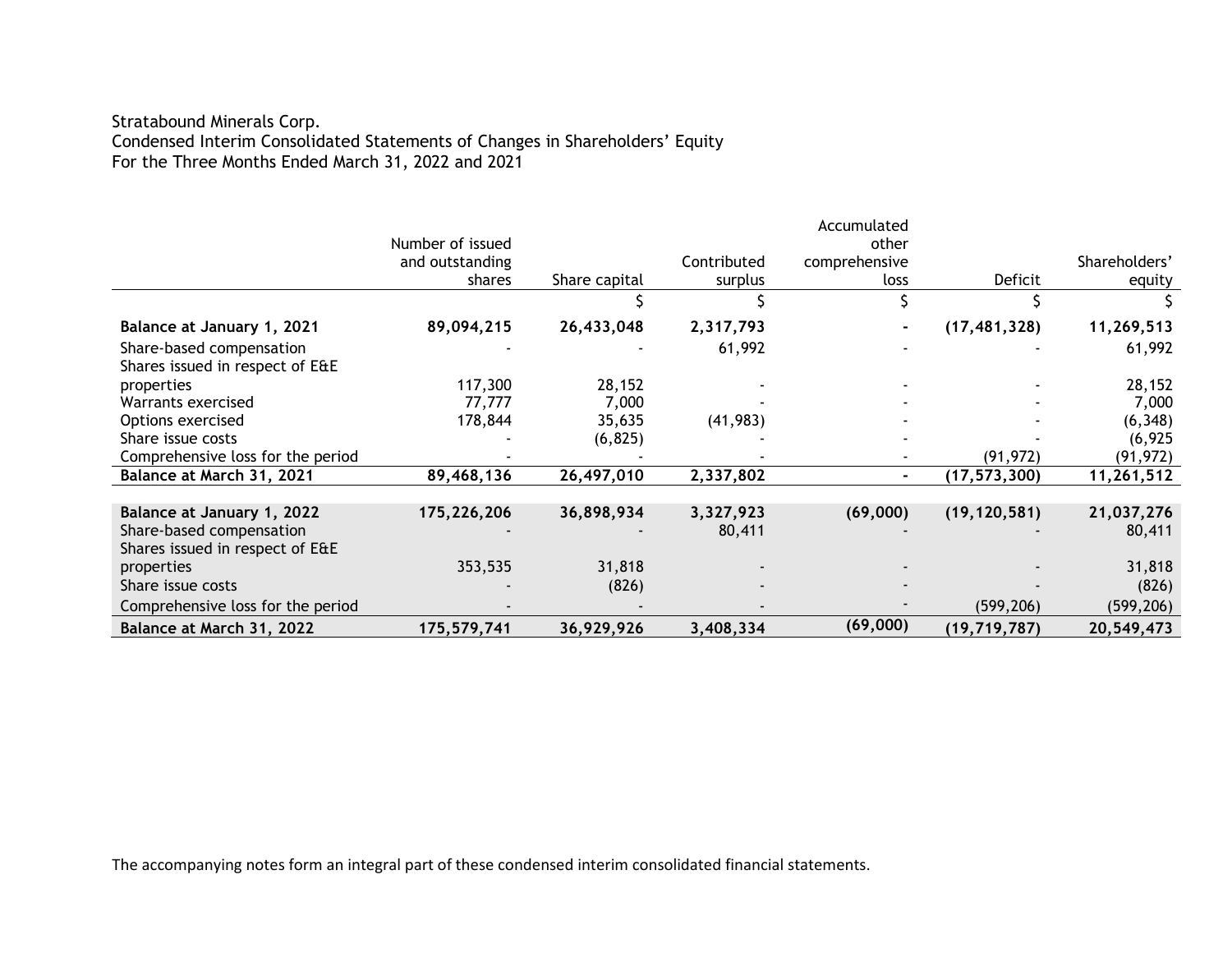Stratabound Minerals Corp. Condensed Interim Consolidated Statements of Cash Flow For the Three Months Ended March 31, 2022 and 2021

|                                          | 2022             | 2021                               |
|------------------------------------------|------------------|------------------------------------|
| <b>Operating activities</b>              |                  |                                    |
| Loss for the period                      | \$<br>(599, 206) | $\zeta$<br>(91, 972)               |
| Items not affecting cash:                |                  |                                    |
| Share-based payments (Note 8)            | 80,411           | 60,817                             |
| Marketable securities - market value     |                  |                                    |
| adjustment (Note 3)                      | 18,000           | (54,000)                           |
| Flow-through share income                |                  | (165, 200)                         |
| Amortization and accretion               | 1,857            | 206                                |
| Gain on foreign exchange                 | (43, 241)        |                                    |
| Finance costs                            | 140,798          |                                    |
| Change in non-cash working capital       | 109,492          | 84,456                             |
| Net cash used in operations              | (291, 889)       | (165, 693)                         |
|                                          |                  |                                    |
| <b>Investing activities</b>              |                  |                                    |
| Acquisition of option on Golden Culvert  |                  |                                    |
| (Note 5)                                 |                  | (13,400)                           |
| Acquisition of option on McIntyre Brook  |                  |                                    |
| (Note 5)                                 | (45,000)         | (45,000)                           |
| Expenditures on mineral exploration and  |                  |                                    |
| evaluation assets (Note 5)               | (314, 458)       | (353, 326)                         |
| Purchase of property, plant and          |                  |                                    |
| equipment                                |                  | (3, 199)                           |
| Redemption of term deposits (Note 4)     | 1,250,000        |                                    |
| Purchase of term deposits (Note 4)       | (2,000,000)      | (2,000,000)                        |
| Net cash used in investing activities    | (1, 109, 458)    | (2,414,925)                        |
|                                          |                  |                                    |
| <b>Financing activities</b>              |                  |                                    |
| Proceeds from warrant exercises (Note 8) |                  | 7,000                              |
| Interest paid                            | (140, 798)       |                                    |
| Share issue costs                        | (826)            | (22, 234)                          |
| Net cash from financing activities       | (141, 624)       | (15, 234)                          |
|                                          |                  |                                    |
| Change in cash                           | (1, 542, 971)    | (2, 595, 852)                      |
| Cash - beginning of the period           | 2,661,825        | 2,973,570                          |
| Cash - end of the period                 | \$<br>1,118,854  | $\overline{\mathsf{S}}$<br>377,718 |

The accompanying notes form an integral part of these condensed interim consolidated financial statements.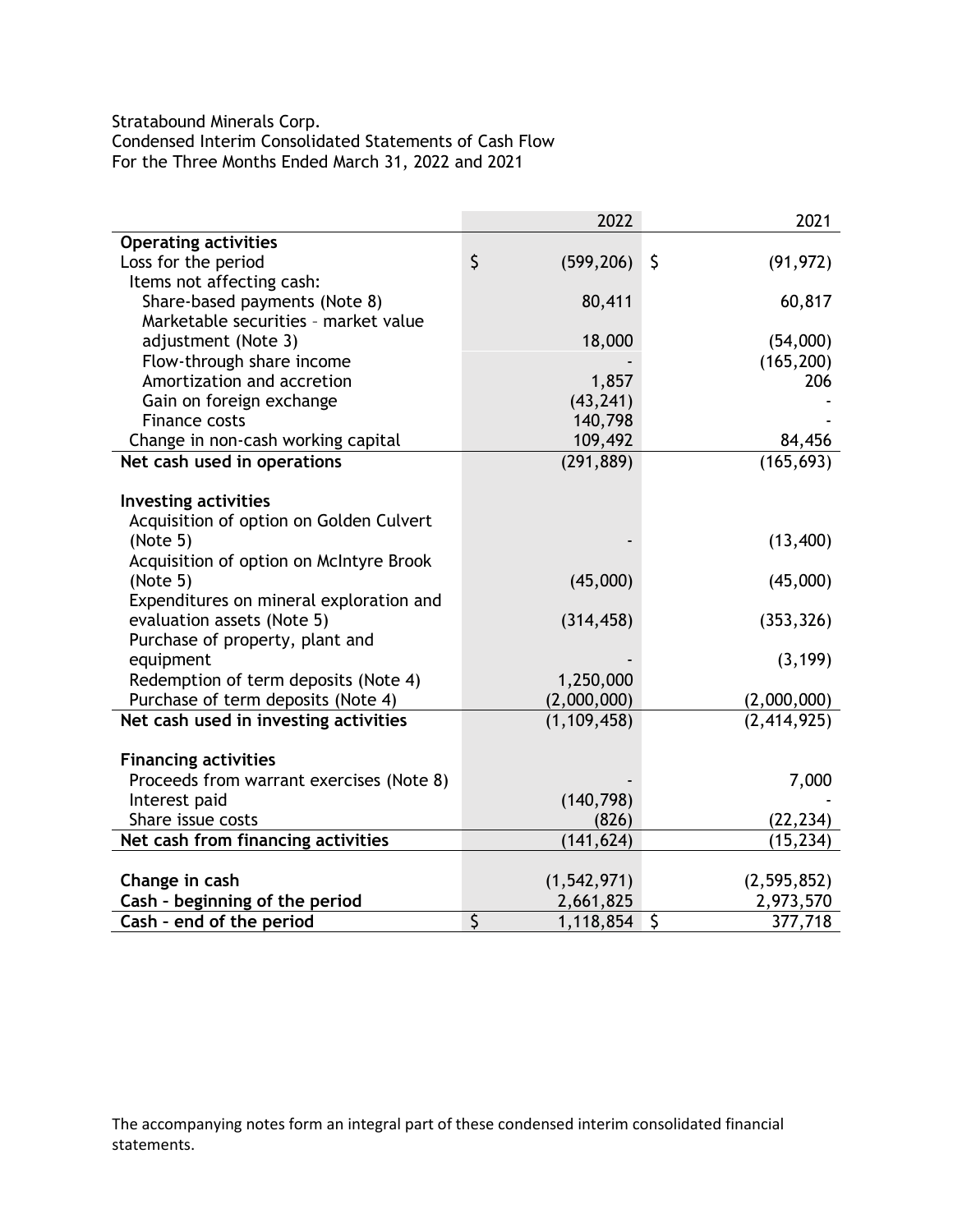# **1. Corporate information**

Stratabound Minerals Corp. ("Stratabound") is in the business of acquiring and exploring mineral properties in North America. Stratabound was incorporated under the Business Corporations Act (Alberta) on March 5, 1986, and is listed on the TSX Venture Exchange, having the symbol TSX.V: SB, as a Tier 2 mining issuer and is in the process of exploring its optioned Golden Culvert property in the Yukon Territory, its mineral properties in the province of New Brunswick, and its Fremont property in Mariposa County, California. Stratabound also trades on the OTCQB Venture Market in the United States, under the symbol "SBMIF".

Stratabound has the following Canadian and US wholly owned subsidiaries (collectively with Stratabound, "the Company"):

- California Gold Mining Inc. (CAD)
- California Gold Mining US Inc. (US)
- Fremont Gold Mining LLC (US)

The address of the Company's principal office is 100 King Street West, Suite 5700, Toronto, Ontario, Canada, M5X 1C7.

The condensed interim consolidated financial statements were authorized for issue by the Board of Directors on May 17, 2022.

# **2. Basis of preparation**

a) Statement of compliance

These condensed interim consolidated financial statements have been prepared in accordance with International Financial Reporting Standards ("IFRS") as issued by the International Accounting Standards Board ("IASB") and interpretation made by the International Financial Reporting Standards Interpretation Committee ("IFRIC"). These condensed interim consolidated financial statements should be read in conjunction with the annual financial statements for the year ended December 31, 2021, which have been prepared in accordance with IFRS as issued by the IASB.

b) Basis of measurement and going concern

The business of exploring for mineral resources involves a high degree of risk and there can be no assurance that the Company's exploration programs will result in profitable operations. The Company's ability to repay its loans, to meet its obligations arising from exploration and development activity and to provide working capital for normal operations is dependent upon the existence of economically recoverable reserves; the ability of the Company to continue to secure financial support from the public market; the ability to complete future equity financing; as well as the ability to generate future profitable production or proceeds from the disposition of its properties. The Company has a history of losses, with an accumulated deficit of \$19,719,787 as at March 31, 2022. The Company is dependent on its ability to raise additional funds through equity financing in order to meet the Company's current liabilities and continue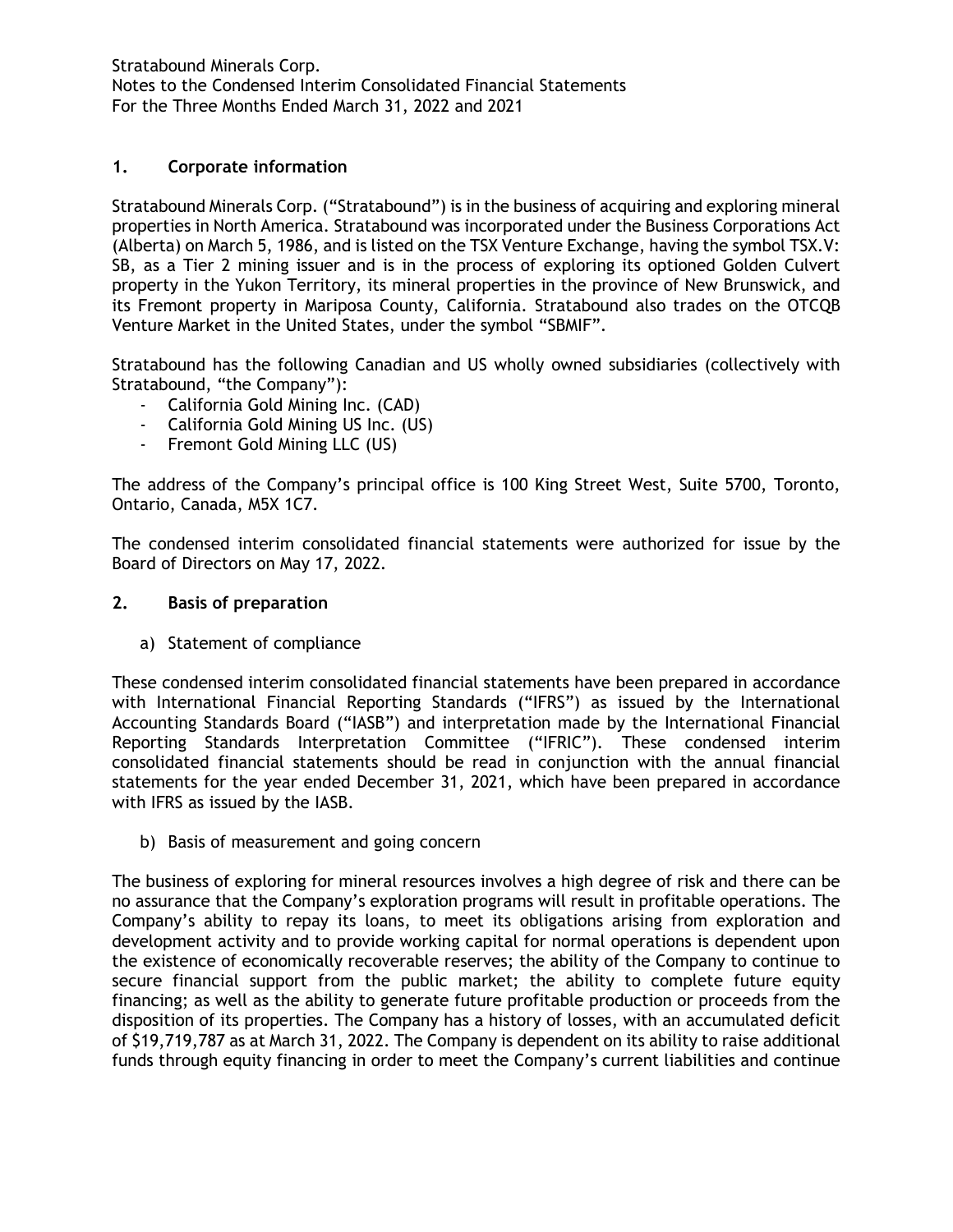## **2. Basis of preparation – continued**

exploring its mineral resources. As there is no assurance the Company will be successful in these efforts, these conditions result in material uncertainties that may cast significant doubt upon the Company's ability to continue as a going concern.

c) Basis of consolidation

The condensed interim consolidated financial statements are presented in Canadian dollars ("CDN"), which is also the functional currency of the parent and subsidiary California Gold Mining Inc. The functional currency is United States dollars ("USD") for Silver Stream Mining Corp., California Gold Mining US Inc., and Fremont Gold Mining LLC.

These condensed interim consolidated financial statements include the accounts of Stratabound and its wholly owned subsidiaries. The financial statements of subsidiaries, including entities which the Company controls, are included in the consolidated financial statements from the date that control commences until the date that control ceases. The financial statements of the subsidiaries are prepared for the same reporting period as the Company, using consistent accounting policies. All intercompany transactions and balances have been eliminated.

# **3. Marketable securities and Taylor Brook option**

During the year ended December 31, 2017, the Company granted Jaeger Resources Corp. an option to acquire an 80% interest in the Taylor Brook claim, which is a part of the Bathurst Group CGU ("Cash Generating Unit"), in exchange for 1,000,000 shares of Jaeger Resources Inc. Pursuant to the agreement and through amendments to the term of the option, the Company received an additional 2,600,000 shares of Jaeger Resources Inc. Jaeger Resources Inc. has until February 2023 to complete the required cumulative expenditures on the property. Upon acquisition by Jaeger Resources Inc. of its 80% interest in the property when all requirements are met, the Company could elect within 90 days to continue in a joint venture with Jaeger Resources Inc., buy back 40% ownership from Jaeger Resources Inc. for an amount equal to 150% of the exploration expenditures and renewal payments incurred by Jaeger Resources Inc., or transfer the remaining interest in exchange for a 3% net smelter return royalty.

| Continuity of investment in Jaeger Resources Inc. |          |
|---------------------------------------------------|----------|
| Balance at January 1, 2021 (3,600,000 shares)     | 108,000  |
| Change in fair value                              |          |
| Balance at December 31, 2021 (3,600,000 shares)   | 108,000  |
| Change in fair value                              | (18,000) |
| Balance at March 31, 2022 (3,600,000 shares)      | 90,000   |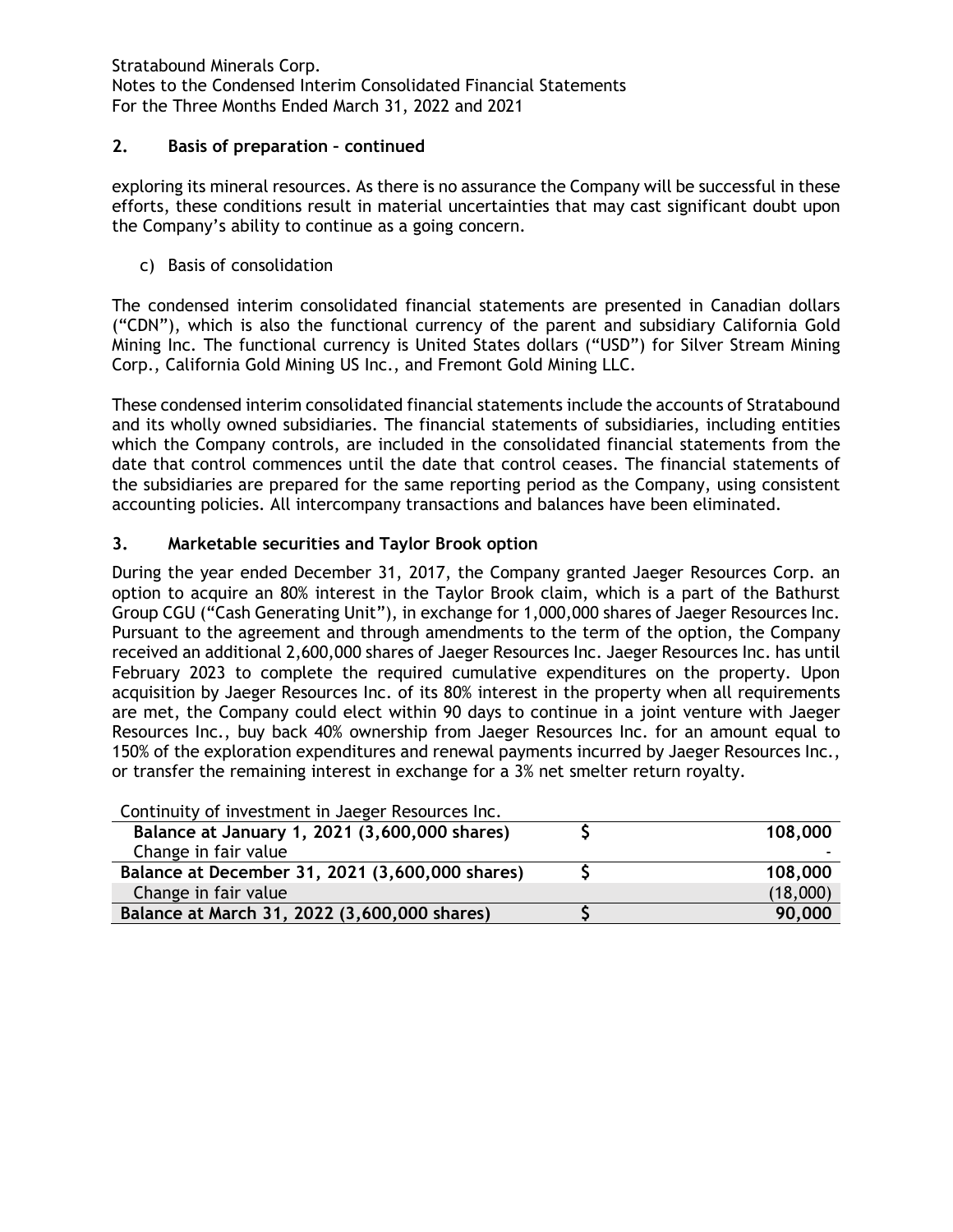# **4. Term deposits**

At March 31, 2022, the Company holds \$2,030,089 in guaranteed investment certificates with interest rates between 0.45% and 0.85%, maturing between July 2022 and January 2023.

### **5. Mineral exploration and evaluation assets**

Continuity of mineral exploration and evaluation assets

| Balance at January 1, 2021                            | 5,562,714  |
|-------------------------------------------------------|------------|
| Acquisition, renewal and exploration costs            | 1,040,464  |
| Acquisition of California Gold Mining Inc. (Note 10)  | 7,867,658  |
| Shares issued for mineral exploration rights (Note 8) | 235,216    |
| Option payments                                       | 291,800    |
| Balance at December 31, 2021                          | 14,924,852 |
| Acquisition, renewal and exploration costs            | 314,458    |
| Shares issued for mineral exploration rights (Note 8) | 31,818     |
| Option payments                                       | 45,000     |
| Balance at March 31, 2022                             | 15,316,128 |

The mineral exploration and evaluation assets of the Company consist of the following claim groups:

# **a) Golden Culvert, Yukon Territory**

The Company has the option to acquire 100% ownership of the Golden Culvert and Little Hyland properties (collectively, Golden Culvert) comprising 431 mineral claims in the Little Hyland Valley District of the Southeastern Yukon Territory, approximately 205 kilometres north of the town of Watson Lake. A final share issuance to Southshore of 833,333 shares recorded at the market price of \$50,000 was made on December 12, 2019 completing the final obligation to Southshore and now Stratabound only has obligations directly under the Option Agreement with the Optionors. Maintenance and exercise of the option will require the following payments:

- December 12, 2022 - \$550,000

All payments required to maintain the option have been made to date. The payments can be made in cash or up to 50% in Stratabound common shares, at the Company's election. Upon completion of the December 2021 payments, the Company has earned a 40% interest in the Golden Culvert and Little Hyland claims, and a 100% interest in the Rubus claims. The December 2019 payments for Golden Culvert and Little Hyland were made as scheduled, including a total of \$60,000 in cash and 873,786 common shares of the Company, recorded at their market price of \$52,427. The December 2020 payments for Golden Culvert and Little Hyland were made as scheduled and paid in cash, with payments totaling \$305,000. The 2021 payments for Golden Culvert and Little Hyland were made as scheduled, including a total of \$197,500 in cash and 2,011,200 common shares of the Company, recorded at their market price of \$191,064.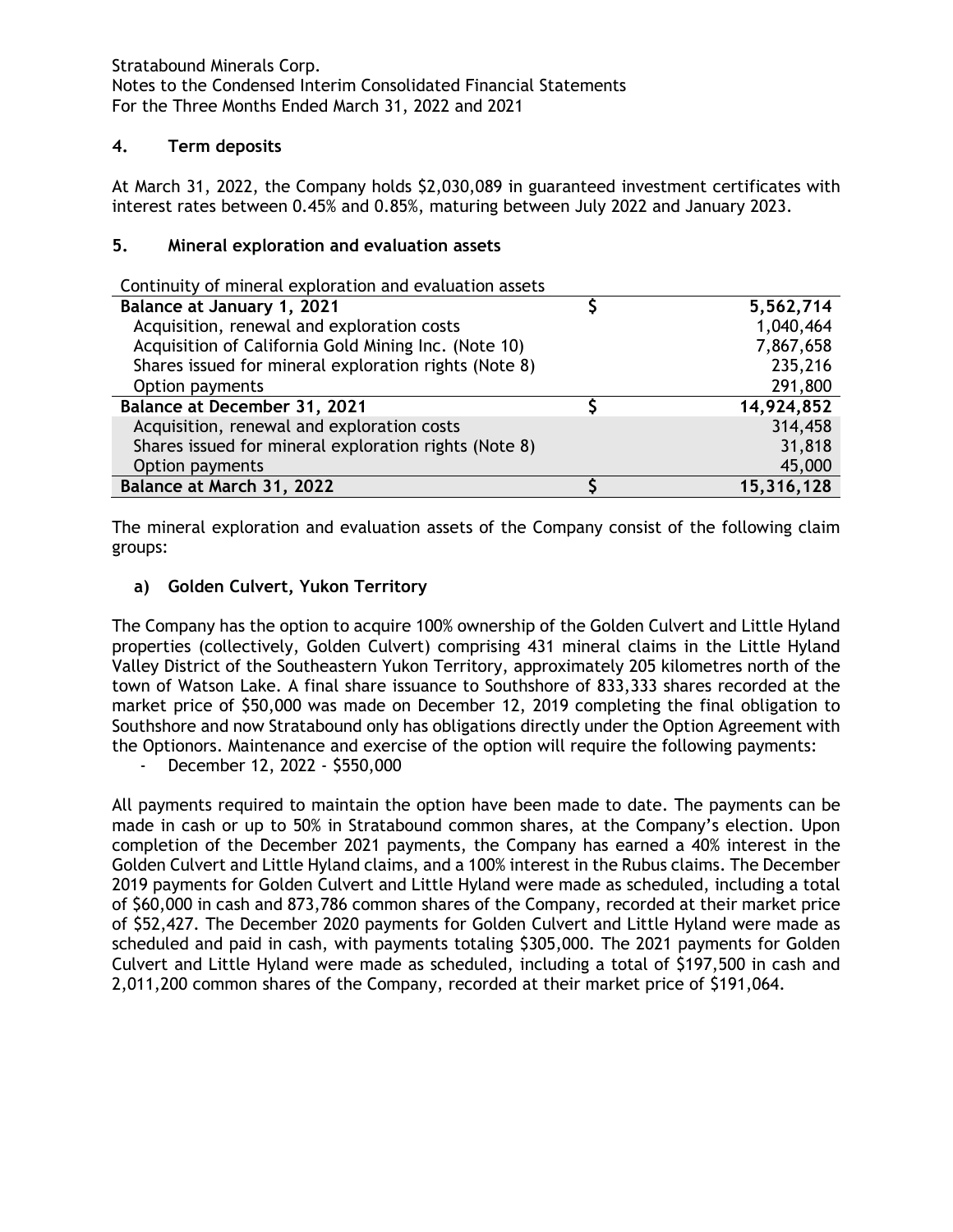## **5. Mineral exploration and evaluation assets - continued**

Exercise of the options will also require fulfillment of work requirements of \$350,000 at each of the Golden Culvert and Little Hyland properties during the period ending September 27, 2022. All payments and work commitments on the Golden Culvert claim group have been fulfilled to the end of 2021. The claims are subject to net smelter return (NSR) royalties aggregating to 2.5% to Southshore and the Optionors.

Upon completion of the December 2022 payments, the Company will be deemed to have earned a 100% interest in all of the property.

During 2021, the Company expanded the Golden Culvert claim group by completing a transaction to acquire 100% of the mineral rights to the Win property, which is 11 kilometres from the original Golden Culvert claim. In connection with this acquisition, the Company issued 117,300 common shares valued at their market value of \$28,152 and made a payment to the optionors of \$13,400.

Exercise of the Win option will require \$35,000 of expenditures before the first anniversary of the option agreement. Maintenance and exercise of the option will require the following annual payments:

- 2022 \$13,400 this payment was made in cash in December 2021
- $2023 520,100$
- $-2024 520,100$
- $-2025 $26,800$
- $2026 540,200$

Upon completion of all payments and expenditures up to the third anniversary payment, the Company will have earned a 50% interest in the property, and upon completion of the fifth anniversary payment, the Company will have earned a 100% interest in the property.

The Win property is subject to a 2% NSR on production; however, the Company may re-purchase 1.5% (1.5% of the 2% NSR) for \$1,500,000 or increments of \$500,000 per 0.5% NSR.

The carrying value of the Golden Culvert claim group at March 31, 2022 is \$5,815,800 (December 2021 - \$5,756,581).

# **b) Bathurst, New Brunswick**

The Company holds a 100% interest in 158 units and one mining lease in the Bathurst base metal mining camp in New Brunswick, Canada. The properties include the Captain/CNE and Taylor Brook Deposits (see Note 6) claim groups. All are subject to 1% net smelter return on production, with the exception of the portion of the CNE/Captain Group, which is royalty free.

The carrying value of the Bathurst properties at March 31, 2022 is \$597,310 (December 2021 - \$592,026).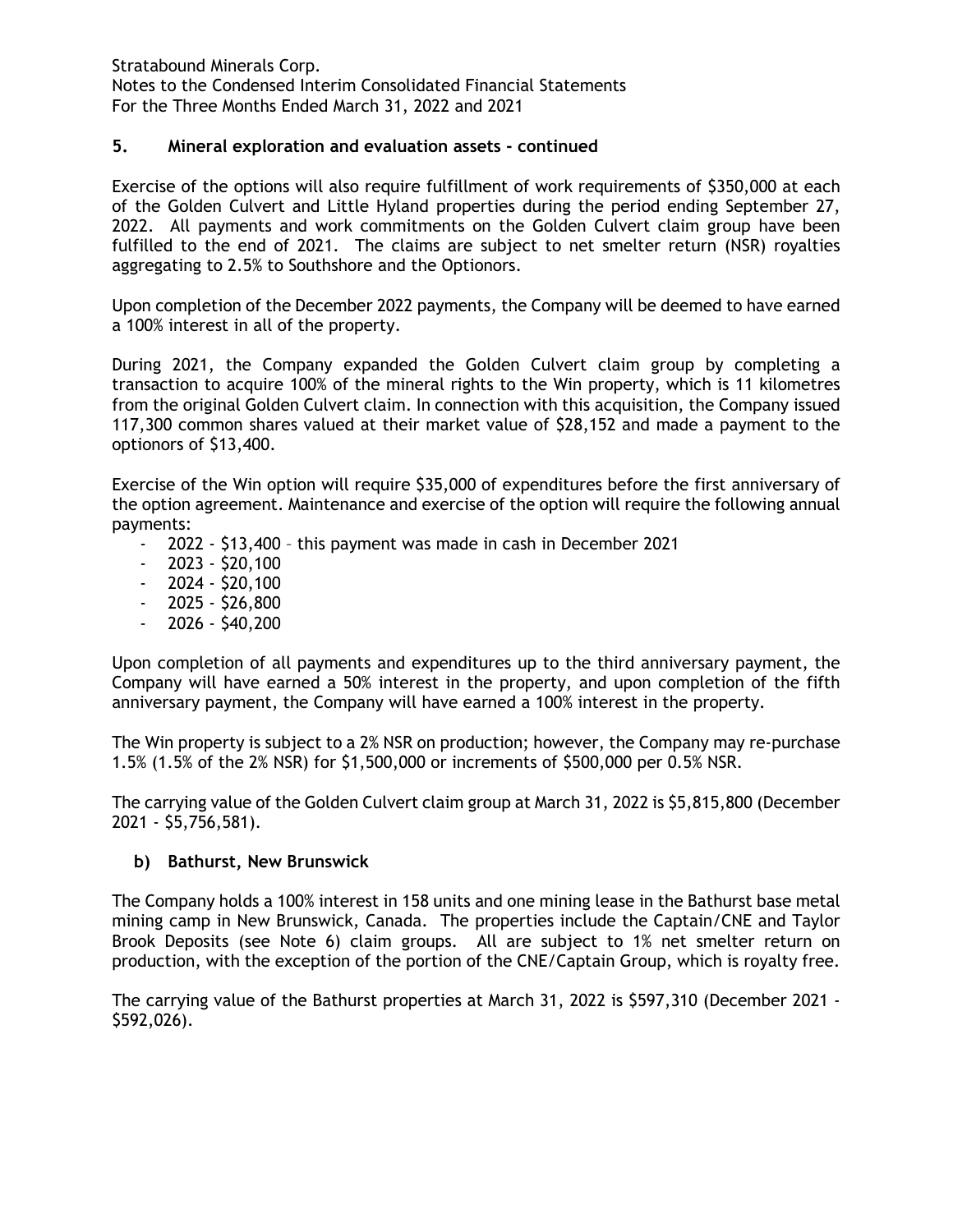# **5. Mineral exploration and evaluation assets - continued**

# **c) McIntyre Brook, New Brunswick**

During 2019, the Company completed a transaction to acquire 100% of the mineral rights to the McIntyre Gold Project, located approximately 80 kilometres west of Bathurst, New Brunswick. At closing, the Company issued 300,000 common shares to the Optionors recorded at their market value of \$18,000. During 2020, the Company expanded its original McIntyre Brook property as follows:

# i) Acquisition of the McIntyre-Moose Brook property

During February 2020, the Company completed a transaction to acquire 100% of the mineral rights to the McIntyre-Moose Brook property, which is adjacent to the original McIntyre Brook property, by issuing 500,000 common shares, recorded at their market value of \$40,000.

ii) Acquisition of the Gold Brook property

During February 2020, the Company completed a transaction to acquire 100% of the mineral rights to the Gold Brook property, which is adjacent to the original McIntyre Brook property, by issuing 90,000 common shares, recorded at their market value of \$7,200.

iii) Expansion of the initial McIntyre Brook property

In November 2020, the Company completed an amendment to the initial McIntyre Brook property acquisition to acquire an additional 7 claims adjacent to the original McIntyre Brook claim. The Company agreed to issue 200,000 common shares, recorded at their market value of \$60,000.

iv) Acquisition of the Tardiff Brook property

During October 2020, the Company completed a transaction to acquire 100% of the mineral rights to the Tardiff Brook property, which is adjacent to the original McIntyre Brook property, by issuing 200,000 common shares, recorded at their market value of \$60,000.

Exercise of the McIntyre Brook options will require fulfillment of the following work requirements:

- 2021 \$10,000 this work requirement was completed in 2021
- 2022 \$15,000
- $-2023 520,000$
- $-2024 $15,000$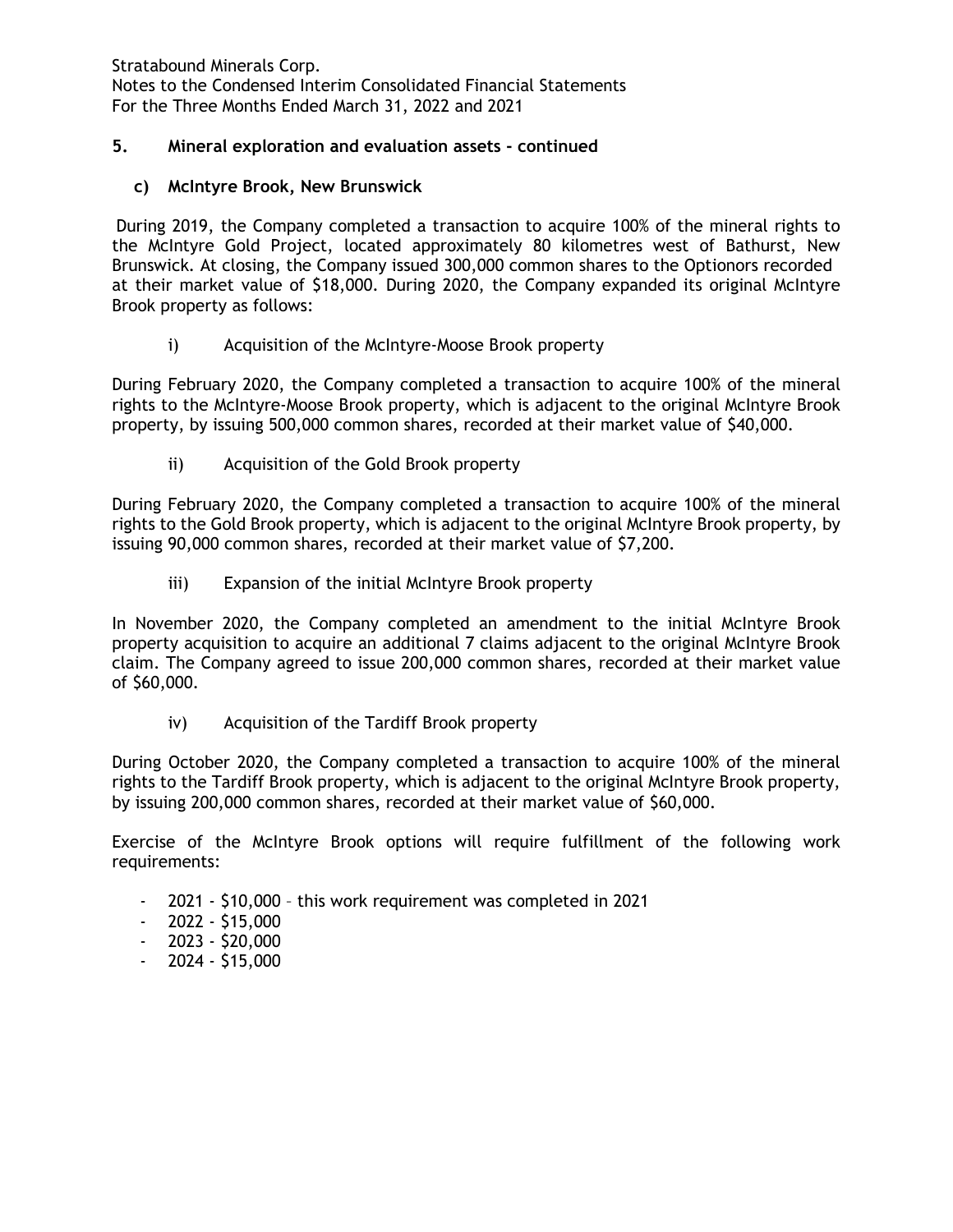# **5. Mineral exploration and evaluation assets - continued**

Maintenance and exercise of the McIntyre Brook options will require the following future annual payments:

- 2021:
	- i) \$75,000, with the option to pay up to \$30,000 with common shares
	- ii) 100,000 common shares
		- The Company has made payments of \$67,500 in cash and issued 183,334 common shares of the Company, recorded at the market value of \$16,000.
- 2022:
	- i) \$115,000, with the option to pay up to \$42,500 with common shares
	- ii) 50,000 common shares
		- The Company has made, up to March 31, 2022, payments of \$45,000 in cash and issued 353,535 common shares of the Company, recorded at the market value of \$31,818.
- 2023:
	- i) \$155,000, with the option to pay up to \$57,500 with common shares
	- ii) 50,000 common shares
- 2024:
	- i) \$120,000, with the option to pay up to \$60,000 with common shares

All payments and work commitments required to maintain the option have been made to date. Upon completion of the fourth anniversary payments the Company will have earned 100% ownership in the McIntyre Brook claim group. This claim group is subject to the following net smelter returns ("NSR") on production:

- McIntyre Brook This claim is subject to a 2% NSR on production; however, the Company may re-purchase the NSR for either \$1,000,000 or increments of \$500,000 per 0.50% NSR;
- McIntyre-Moose Brook This claim is subject to a 2% NSR on production; however, the Company may re-purchase 1% (one-half of the 2% NSR) for \$1,000,000 or increments of \$500,000 per 0.5% NSR;
- Gold Brook This claim is subject to a 2% NSR on production; however, the Company may re-purchase 1% (one-half of the 2% NSR) for \$1,000,000 or increments of \$500,000 per 0.5% NSR; and
- Tardiff Brook This claim is subject to a 2% NSR on production; however, the Company may re-purchase the NSR for either \$2,000,000 or increments of \$100,000 per 0.5% NSR;

The carrying value of the McIntyre Brook property at March 31, 2022 is \$860,406 (December 2021 - \$670,311).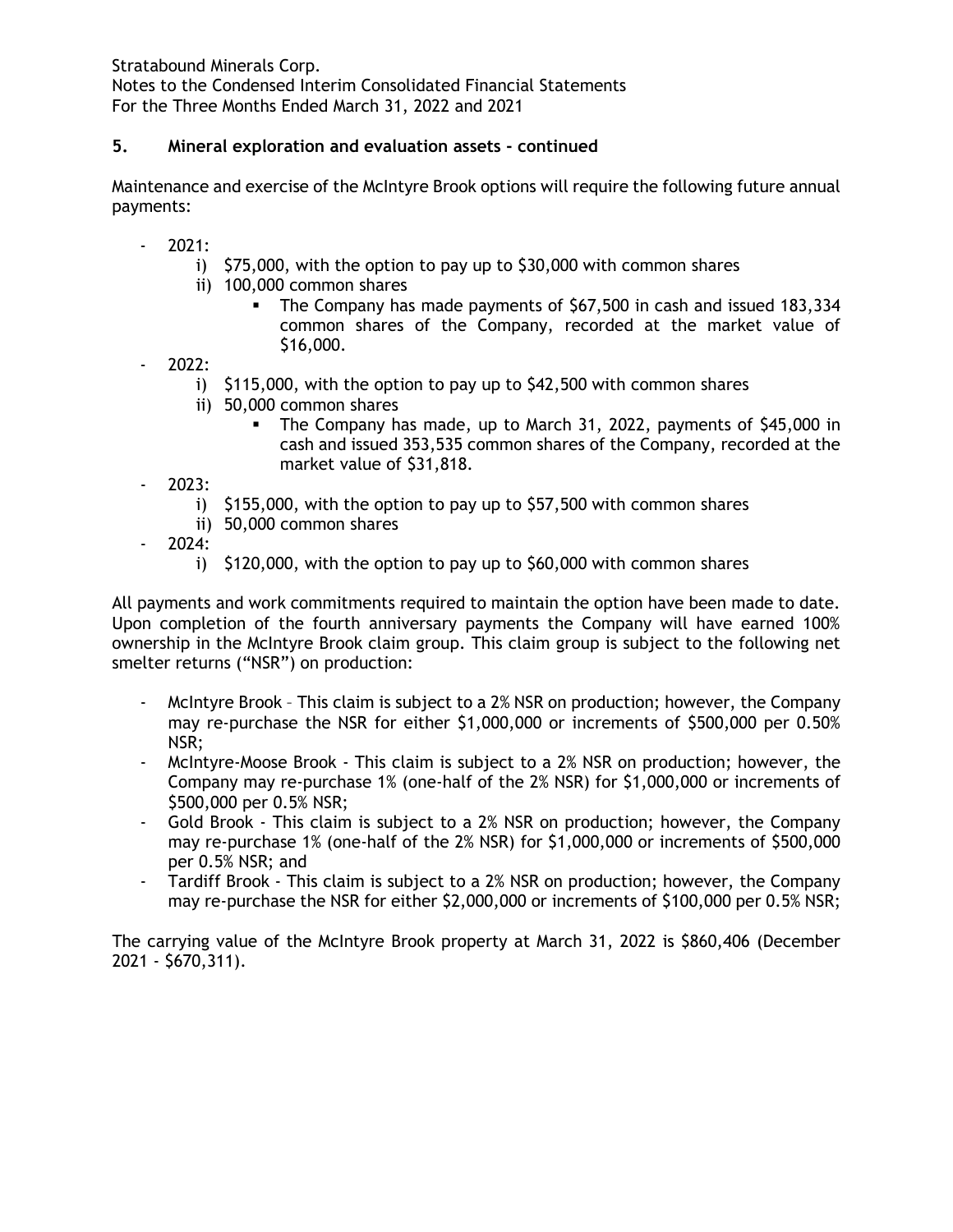# **5. Mineral exploration and evaluation assets - continued**

# **d) Fremont Property, California, USA**

On August 16, 2021, the Company acquired 3,351 acres of land in Mariposa County, California, known as the Fremont Property, as part of its acquisition of California Gold Mining Inc. The land package is a fee simple interest, subject to a 3% NSR. This property has been valued on acquisition at \$7,867,658. See Note 15 for further detail on the acquisition.

The carrying value of the Fremont Property is \$8,018,896 (2021 - \$7,902,732).

# **e) Dingman Property, Ontario**

On August 16, 2021 the Company also acquired 19 mineral claims comprising 200.6 ha located in both Madoc and Marmora Townships approximately 55 km north of Belleville, Ontario known as the Dingman Property as part of its acquisition of California Gold Mining Inc. (Note 15). The claims are in good standing until 2025. The Dingman property is subject to a 2% NSR royalty, half of which may be purchased by Stratabound at any time for \$250,000.

The carrying value of the Dingman Property is \$23,716 (2021 - \$3,202).

### **6. Key management compensation and related-party transactions**

Compensation awarded to key management included non-cash share-based compensation of \$75,500 related to options vested in the period (2021 - \$56,735) along with consulting fees of \$85,749 (2021 - \$67,500). Key management includes the Company's officers and directors.

During the period ending March 31, 2021, the estate of a former director exercised 300,000 options with an exercise price of \$0.10 per share on a net settlement basis, resulting in 178,844 shares issued to the estate.

Included in accounts payable and accrued liabilities at March 31, 2022 is \$22,583 (December 2021 - \$54,736) owing to officers and directors of the Company.

\$177,177 is included in accounts payable and accrued liabilities that is owed to R.W. Tomlinson Ltd. in respect of expenses paid on behalf of California Gold Mining Inc. R.W. Tomlinson Ltd. is also owed \$189,838 in interest payable with respect to the loan payable (Note 7).

# **7. Loans payable**

As part of the acquisition of California Gold Mining Inc. (Note 15), the Company assumed the loans that were payable by California Gold Mining Inc. and its subsidiaries. At March 31, 2021, the loans consisted of:

\$2,968,901 (\$2,375,881 USD) – owed to Romspen Investment Corporation. This loan is past maturity and in default, due on demand and is secured and in first position against the Company's Fremont Gold property in Mariposa County, California. The loan bears interest at 12% per annum.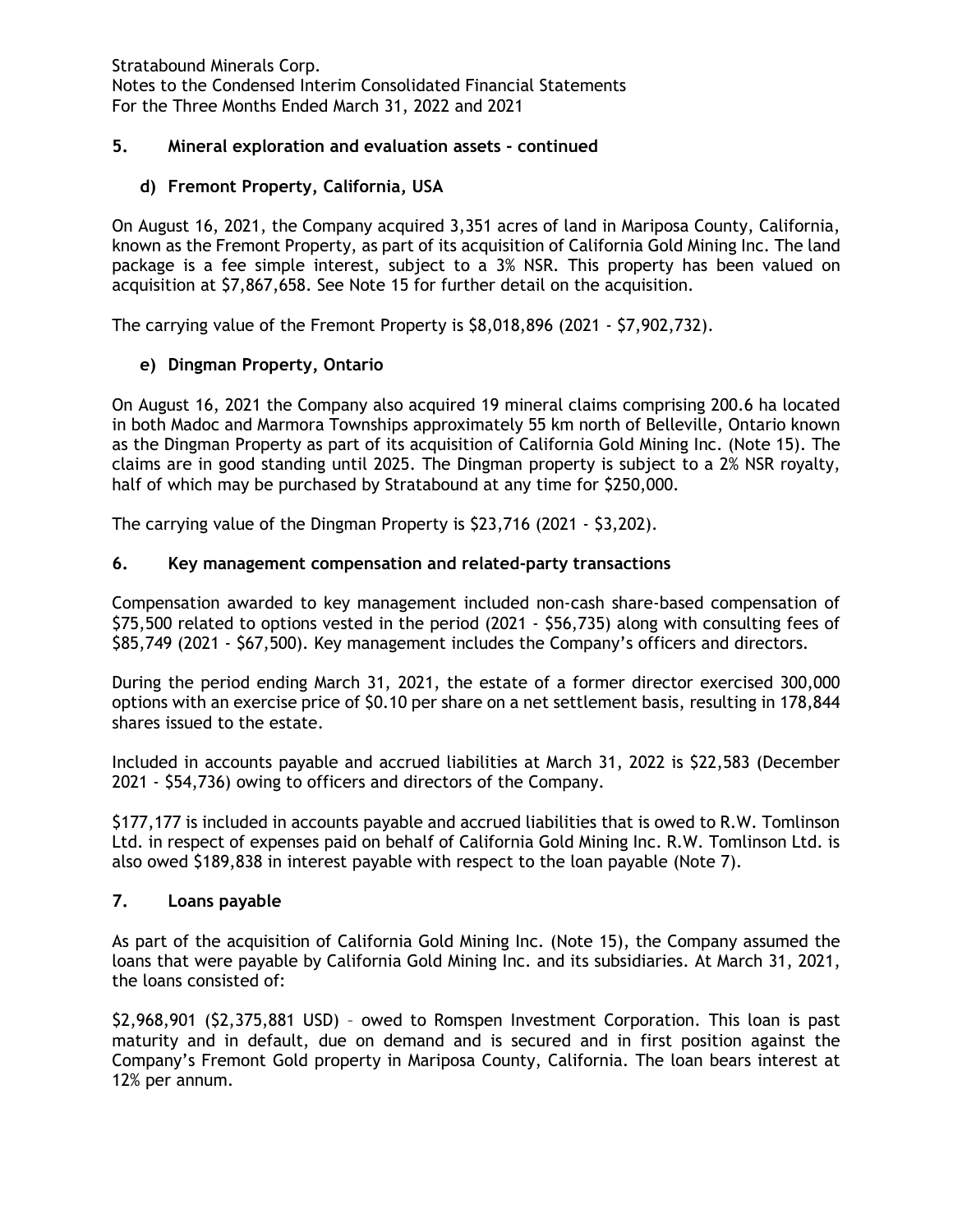# **7. Loans payable - continued**

\$700,000 – owed to R.W. Tomlinson Ltd., a related party by virtue of the Chief Executive Officer of R.W. Tomlinson Ltd. being a director and shareholder of the Company. This loan is past maturity and due on demand, and bears interest at 14% per annum plus default interest of 5% compounding monthly on any unpaid balances past the maturity date. It is secured against the Company's Fremont Gold property in Mariposa County, California, subordinated with respect to the Romspen Investment Corporation loan.

### **8. Share capital**

### **a) Authorized**

Unlimited number of common shares, without nominal or par value.

### **b) Common shares**

|                                       |       | Number of shares |   | Amount     |
|---------------------------------------|-------|------------------|---|------------|
| Balance at December 31, 2020          |       | 89,094,215       | S | 26,433,048 |
| Shares issued - private placements    | (i)   | 16,130,267       |   | 1,568,662  |
| Shares issued - warrant exercises     | (7.c) | 2,402,777        |   | 219,500    |
| Shares issued - option exercises      | (7.d) | 178,844          |   | 35,635     |
| Shares issued - exploration and       |       |                  |   |            |
| evaluation assets                     | (iii) | 2,311,834        |   | 235,216    |
| Shares issued - California Gold       |       |                  |   |            |
| Mining Inc. acquisition $-$ (Note 10) |       | 65,108,269       |   | 8,464,076  |
| Share issue costs                     |       |                  |   | (57, 204)  |
| Balance at December 31, 2021          |       | 175,226,206      | S | 36,898,934 |
| Shares issued - exploration and       |       |                  |   |            |
| evaluation assets                     | (iii) | 353,535          |   | 31,818     |
| Share issue costs                     |       |                  |   | (826)      |
| Balance at March 31, 2022             |       | 175,579,741      |   | 36,929,926 |

- i) During 2021 the Company closed the following non-brokered private placements:
	- a. During October 2021, the Company closed a private placement consisting of 1,426,498 units. Each common share unit was comprised of one common share and one half of one common share purchase warrant for \$0.12/unit, with gross proceeds raised of \$171,180. Each whole warrant entitles the holder to purchase one common share of the Company at \$0.25 per share for a period of two years from the date of issue. The warrants also contain an acceleration clause, in that if the shares of the Company trade above \$0.40 for more than a 10-day period, the Company may elect to accelerate the expiry date. The warrants were valued using the residual difference between the share issuance price and the market price, with a total warrant value of \$42,795 for this issuance.
	- b. During October 2021, the Company closed a private placement consisting of 3,010,000 flow-through units. Each unit was comprised of one common share issued on a flow-through basis, and one half of one common share purchase warrant for \$0.12/unit, with gross proceeds raised of \$361,200. Each warrant entitles the holder to purchase one common share of the Company at \$0.25 for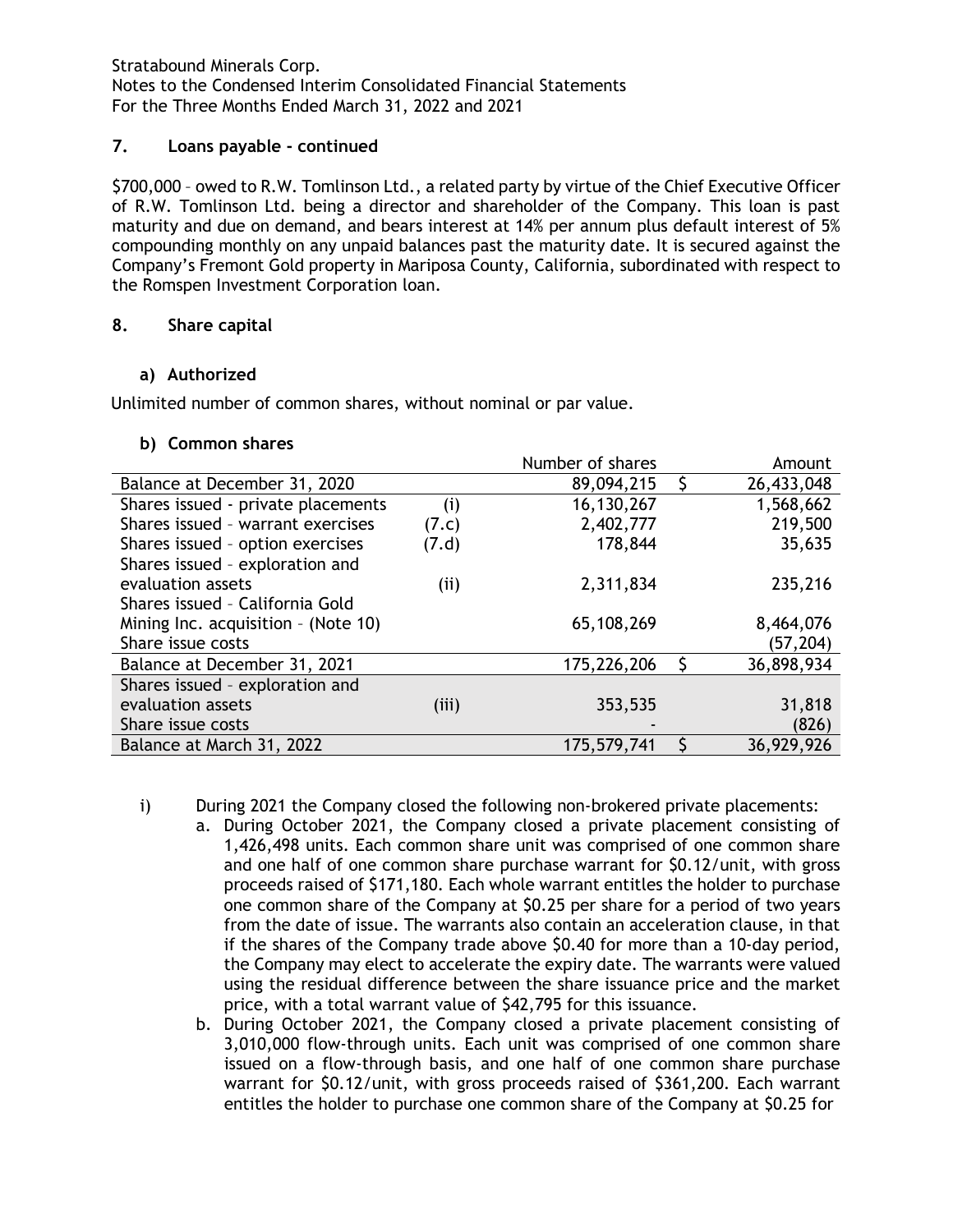## **8. Share capital – continued**

a period of one year from the closing of the financing. The warrants also contain an acceleration clause, in that if the shares of the Company trade above \$0.35 for more than a 10-day period, the Company may elect to accelerate the expiry date. The warrants were valued using the residual difference between the share issuance price and the market price, with a total warrant value of \$90,300 for this issuance.

- c. During November 2021, the Company the Company closed a private placement consisting of 9,266,701 units. Each common share unit was comprised of one common share and one half of one common share purchase warrant for \$0.12/unit, with gross proceeds raised of \$1,112,004. Each whole warrant entitles the holder to purchase one common share of the Company at \$0.25 per share for a period of two years from the date of issue. The warrants also contain an acceleration clause, in that if the shares of the Company trade above \$0.40 for more than a 10-day period, the Company may elect to accelerate the expiry date. The warrants were valued using the residual difference between the share issuance price and the market price, with a total warrant value of \$185,334 for this issuance.
- d. During November 2021, the Company closed a private placement consisting of 2,427,068 flow-through units. Each unit was comprised of one common share issued on a flow-through basis, and one half of one common share purchase warrant for \$0.12/unit, with gross proceeds raised of \$291,248. Each warrant entitles the holder to purchase one common share of the Company at \$0.25 for a period of one year from the closing of the financing. The warrants also contain an acceleration clause, in that if the shares of the Company trade above \$0.35 for more than a 10-day period, the Company may elect to accelerate the expiry date. The warrants were valued using the residual difference between the share issuance price and the market price, with a total warrant value of \$48,541 for this issuance.
- ii) During 2021, the Company issued shares in exchange for mineral and exploration rights as follows:
	- a. In January 2021, the Company issued 117,300 common shares, valued at their market price of \$28,152, in connection with the acquisition of the Win property, which is adjacent to the Company's Golden Culvert property.
	- b. In October 2021, the Company issued 83,334 common shares, valued at their market price of \$7,500, in connection with the Tardiff Brook property option.
	- c. In November 2021, the Company issued 100,000 common shares, valued at their market price of \$8,500, in connection with the McIntyre Brook property option.
	- d. In December 2021, the Company issued 2,011,200 common shares, valued at their market price of \$191,064, in connection with the Golden Culvert property option.
- iii) During 2022, the Company issued shares in exchange for mineral and exploration rights as follows:
	- a. In February 2022, the Company issued 353,535 common shares, valued at their market price of \$31,818, in connection with the McIntyre Brook property option.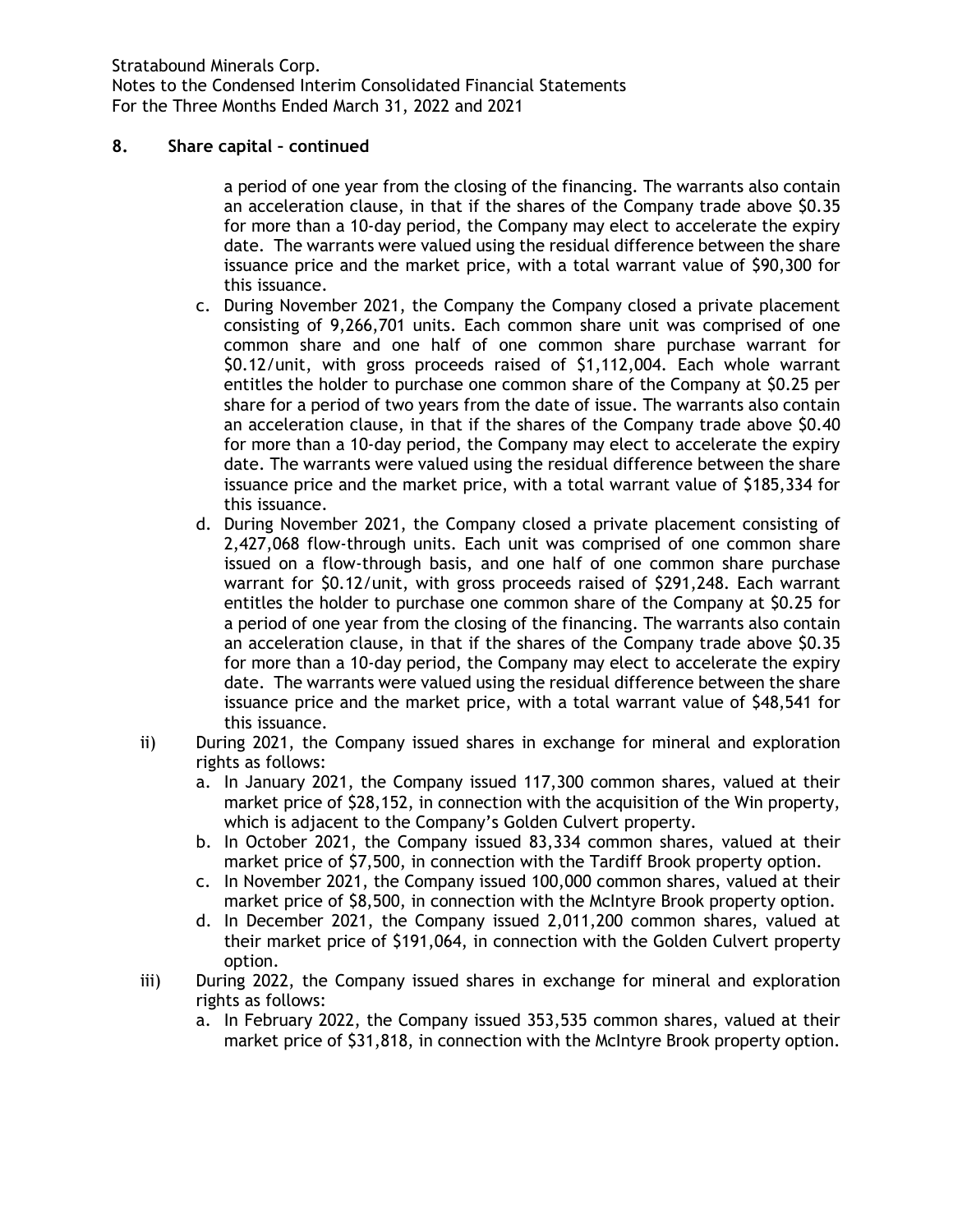### **8. Share capital – continued**

## **c) Warrants**

The following table summarizes the warrant transactions:

|                                  | Number of warrants | Weighted average price |
|----------------------------------|--------------------|------------------------|
| Balance at December 31, 2020     | 21,771,551         | 0.311                  |
| Issued during the year - private |                    |                        |
| placements                       | 8,065,135          | 0.250                  |
| Granted - California Gold Mining |                    |                        |
| Inc. acquisition (Note 10)       | 600,000            | 0.150                  |
| Exercised during the year        | (2,402,777)        | 0.091                  |
| Balance at December 31, 2021     | 28,033,909         | 0.300                  |
| Exercised during the period      | ۰                  |                        |
| Balance at March 31, 2022        | 28,033,909         | 0.300                  |

The following table summarizes the warrants outstanding at March 31, 2022:

| Warrants outstanding | Exercise price | Expiry date        |
|----------------------|----------------|--------------------|
| 247,000              | 0.240          | April 8, 2022      |
| 3,009,975            | 0.300          | August 21, 2022    |
| 242,000              | 0.350          | August 21, 2022    |
| 590,500              | 0.350          | September 23, 2022 |
| 9,801,250            | 0.300          | September 23, 2022 |
| 2,470,000            | 0.350          | October 8, 2022    |
| 1,505,001            | 0.250          | October 26, 2022   |
| 600,000              | 0.150          | November 6, 2022   |
| 1,213,534            | 0.250          | November 10, 2022  |
| 2,211,803            | 0.450          | December 29, 2022  |
| 796,246              | 0.310          | December 29, 2022  |
| 713,249              | 0.250          | October 26, 2023   |
| 4,633,351            | 0.250          | November 10, 2023  |
| 28,033,909           | 0.300          |                    |

# **d) Stock options**

The Company has a stock-based compensation plan for its key officers, directors, employees and consultants. Up to 10% of the issued and outstanding shares may be reserved for issuance under the plan. The fair value of each option, for the most recent option grant, was estimated using the Black-Scholes option pricing model for the issuance of options was \$0.115 using the following assumptions: weighted average life of 5 years; risk-free rate of 0.82%; expected volatility of 185%; and, a dividend yield of 0%. All options that were granted in 2021 vest 50% in year 1 and 50% in year 2; however, as the forfeiture of options in a one-year period was deemed unlikely, a forfeiture rate of 0% was used. The Company recognized stock-based compensation expense in March 31, 2022 of \$80,411 (2021 - \$60,817).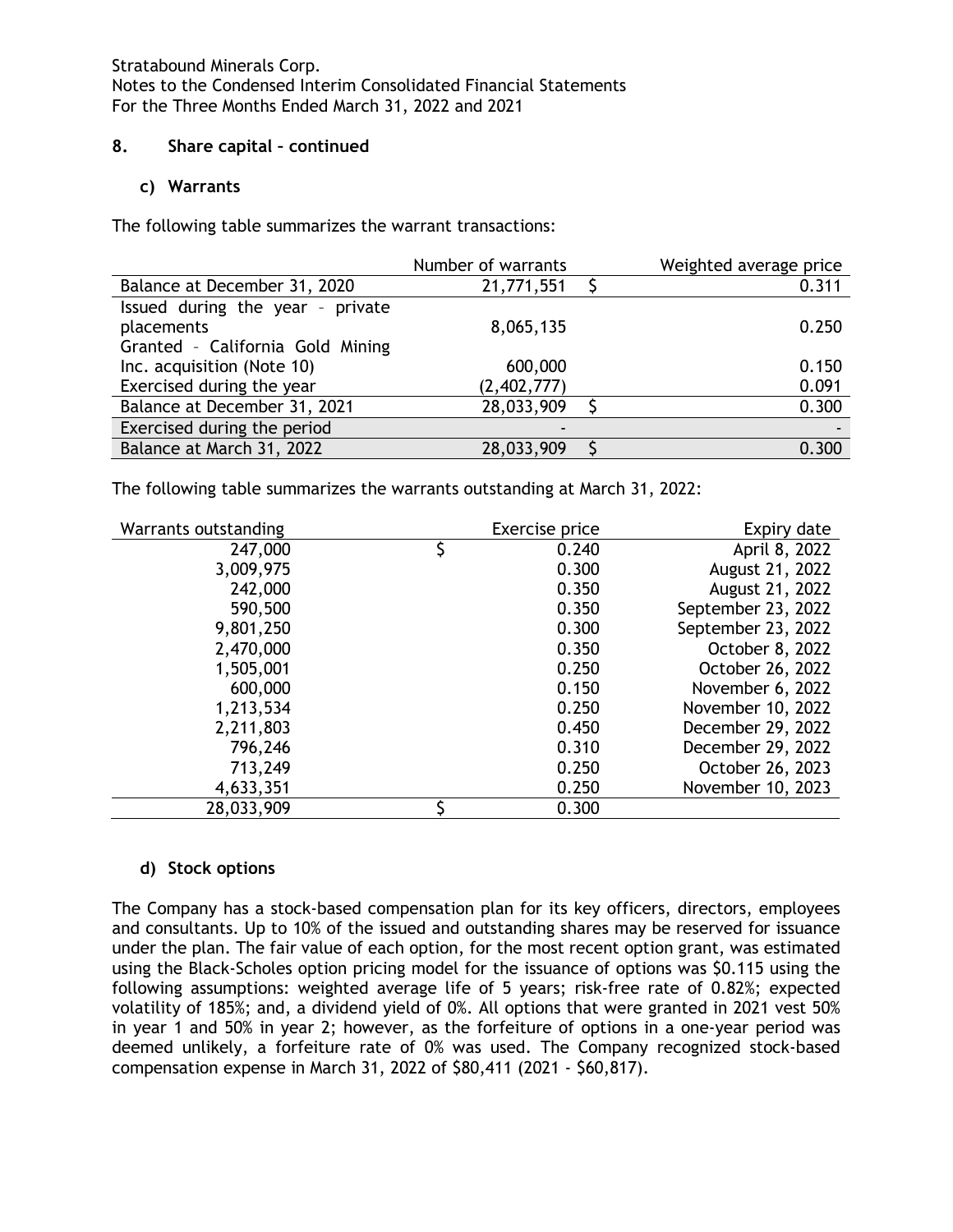## **8. Share capital - continued**

The following table summarizes the stock option transactions:

|                                  |            | Weighted average |
|----------------------------------|------------|------------------|
|                                  | Number     | exercise price   |
| Outstanding at December 31 2020  | 7,033,333  | 0.197            |
| Granted                          | 5,425,000  | 0.130            |
| Exercised (i)                    | (300,000)  | 0.100            |
| Expired                          | (33, 333)  | 0.330            |
| Outstanding at December 31, 2021 | 12,125,000 | 0.169            |
| Exercised                        |            |                  |
| Outstanding at March 31, 2022    | 12,125,000 | 0.169            |

The following table summarizes the options outstanding at March 31, 2022:

| Options outstanding | Exercise price | Expiry date        |
|---------------------|----------------|--------------------|
| 500,000             | 0.300          | October 13, 2022   |
| 1,000,000           | 0.100          | July 16, 2024      |
| 500,000             | 0.100          | January 16, 2025   |
| 800,000             | 0.100          | May 19, 2025       |
| 3,500,000           | 0.250          | September 28, 2025 |
| 100,000             | 0.250          | October 22, 2025   |
| 300,000             | 0.220          | November 3, 2025   |
| 5,425,000           | 0.130          | August 18, 2026    |
| 12,125,000          | 0.169          |                    |

(i) During the period, the estate of a former director of the Company exercised 300,000 options at \$0.10 per on a net settlement basis, resulting in a share issuance of 178,844 common shares of the Company.

# **9. Financial instruments and risk management**

The Company is exposed through its operations to the following financial risks:

- Market risk
- Credit risk
- Liquidity risk

In common with all other businesses, the Company is exposed to risks that arise from its use of financial instruments. This note describes the Company's objectives, policies and processes for managing those risks and the methods used to measure them. Further quantitative information in respect of these risks is presented throughout these consolidated financial statements.

There have been no substantive changes in the Company's exposure to financial instrument risks, its objectives, policies and processes for managing those risks or the methods used to measure them from previous years unless otherwise stated in the note.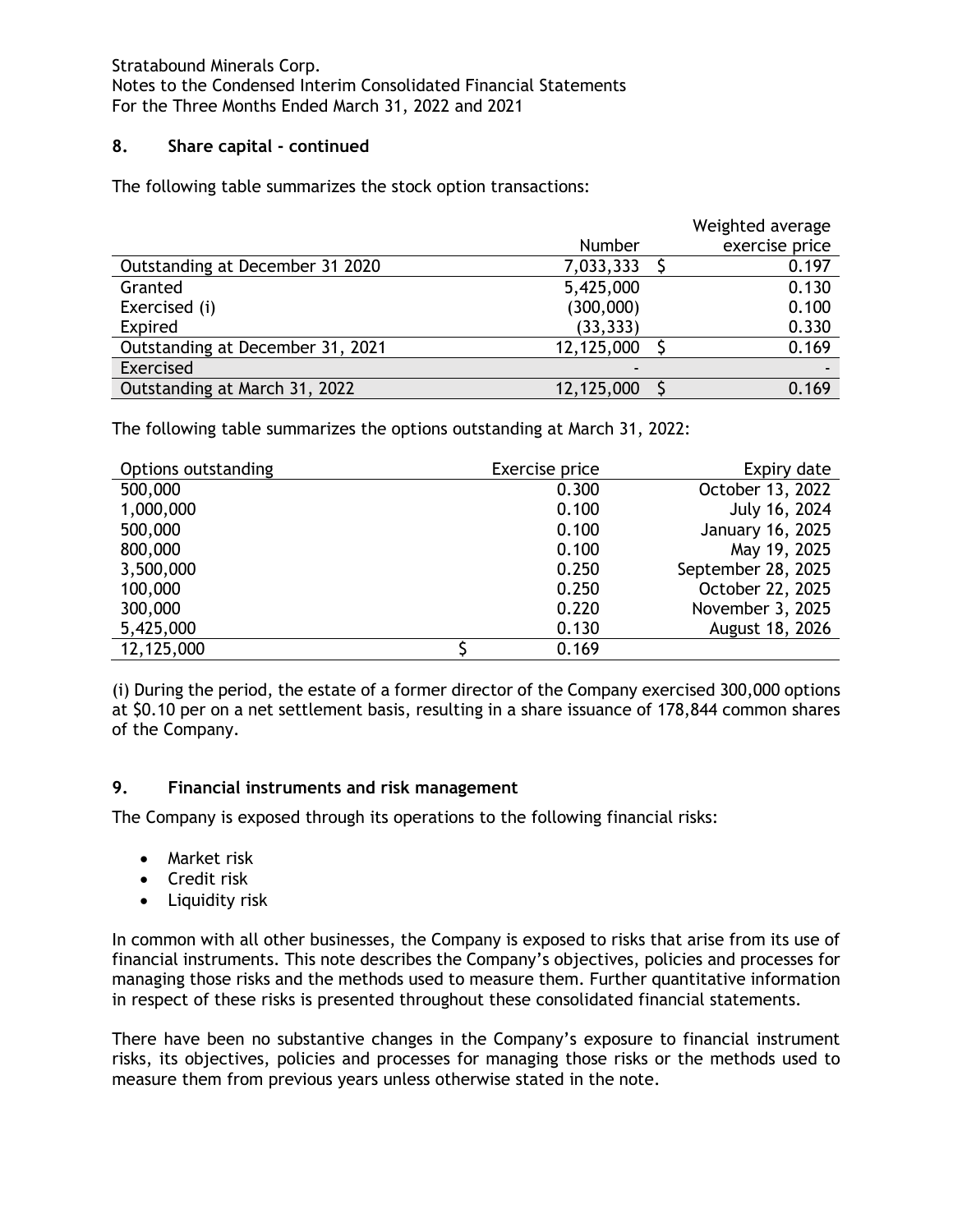# **9. Financial instruments and risk management - continued**

#### **General objectives, policies and processes**

The Board of Directors has overall responsibility for the determination of the Company's risk management objectives and policies and, while retaining ultimate responsibility for them, it has delegated the authority for designing and operating processes that ensure the effective implementation of the objectives and policies to the Company's Finance function. The Board of Directors receive monthly reports from the Company's financial controller through which it reviews the effectiveness of the processes put in place and the appropriateness of the objectives and policies it sets.

The overall objective of the Board is to set policies that seek to reduce risk as far as possible without unduly affecting the Company's competitiveness and flexibility. Further details regarding these policies are set out below:

#### **a) Market risk**

Market risk is the risk that the fair value of future cash flows of a financial instrument will fluctuate because of changes in market prices. Market prices are comprised of four types of risk:

- i) Foreign currency risk;
- ii) Interest rate risk;
- iii) Commodity price risk; and,
- iv) Equity price risk.

The Company is exposed to foreign currency risk in that some of its accounts payables loans are denominated in a foreign currency. Management believes that the Company is not exposed to significant foreign currency risk. In addition, the Company is exposed to equity price risk as a result of its marketable securities (Note 3). Management monitors the equity price of the investment to manage its exposure to the equity price risk.

#### **b) Credit risk**

Credit risk is the risk of financial loss to the Company if a customer or counterparty to a financial instrument fails to meet its contractual obligations. Financial instruments which are potentially subject to credit risk include cash, term deposits and other receivables. Cash is maintained with financial institutions and may be redeemed upon demand; and other receivables are amounts due from the government. Both the financial and government institutions are considered reputable and creditworthy institutions.

The carrying amount of cash and term deposits represents the maximum credit exposure. The Company has gross credit exposure at March 31, 2022 and December 31, 2021 of \$1,118,854 and \$2,661,825, respectively. Management considers that all financial assets held are of good credit quality, and therefore credit risk is not considered significant.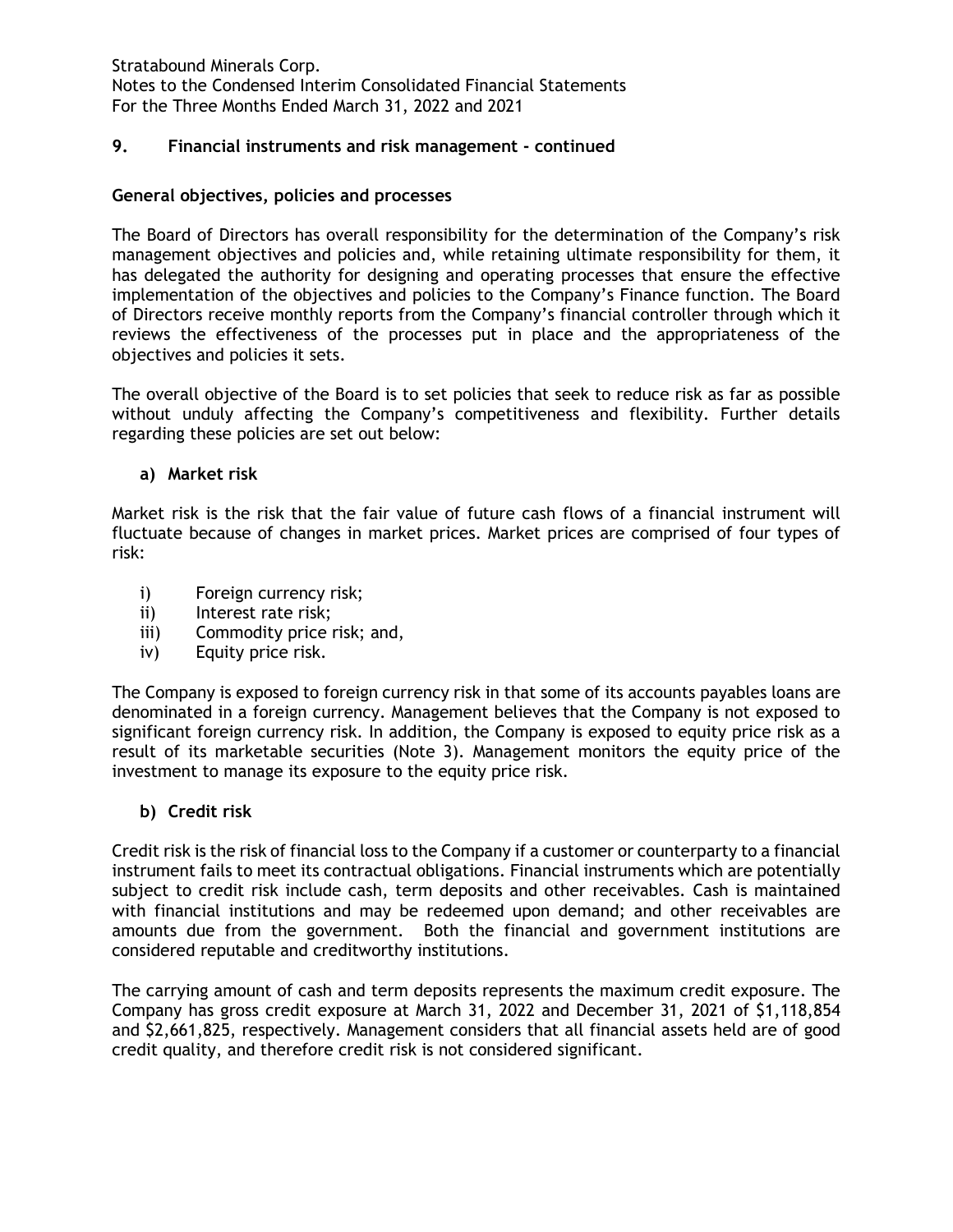## **9. Financial instruments and risk management - continued**

**c) Liquidity risk**

Liquidity risk is the risk that the Company will not be able to meet its financial obligations as they become due. The Company's policy is to ensure that it will have sufficient cash to allow it to meet its liabilities when they become due.

Typically, the Company ensures that it has sufficient cash to meet expected operational expenses. To achieve this objective, the Company prepares annual capital expenditure budgets, which are regularly monitored and updated as considered necessary.

Further, the Company utilizes authorizations for expenditures on exploration projects to further manage expenditure.

The Company monitors its risk of shortage of funds by monitoring the maturity dates of existing accounts payable and accrued liabilities in conjunction with its daily cash position.

#### **Determination of fair values**

Fair values have been determined for measurement and/or disclosure purposes based on the following methods. When applicable, further information about the assumptions made in determining fair value is disclosed in the notes specific to that asset or liability.

The carrying amounts for cash, term deposits, loans payable, and accounts payable and accrued liabilities approximate fair value due to their short-term nature. Marketable securities are measured at fair value as the balance is derived from quoted prices in an active market. Due to the use of subjective judgments and uncertainties in the determination of fair values these values should not be interpreted as being realizable in an immediate settlement of the financial instruments.

#### **Fair value hierarchy**

Financial instruments that are measured subsequent to initial recognition at fair value are grouped in Levels 1 to 3 based on the degree to which the fair value is observable, as follows:

- Level 1 fair value measurements are those derived from quoted prices (unadjusted) in active markets for identical assets or liabilities;
- Level 2 fair value measurements are those derived from inputs other than quoted prices included within Level 1 that are observable for the asset or liability, either directly (i.e., as prices) or indirectly (i.e., derived from prices); and,
- Level 3 fair value measurements are those derived from valuation techniques that include inputs for the asset or liability that are not based on observable market data.

The fair value of the Company's marketable security is based on quoted prices and is therefore considered to be Level 1.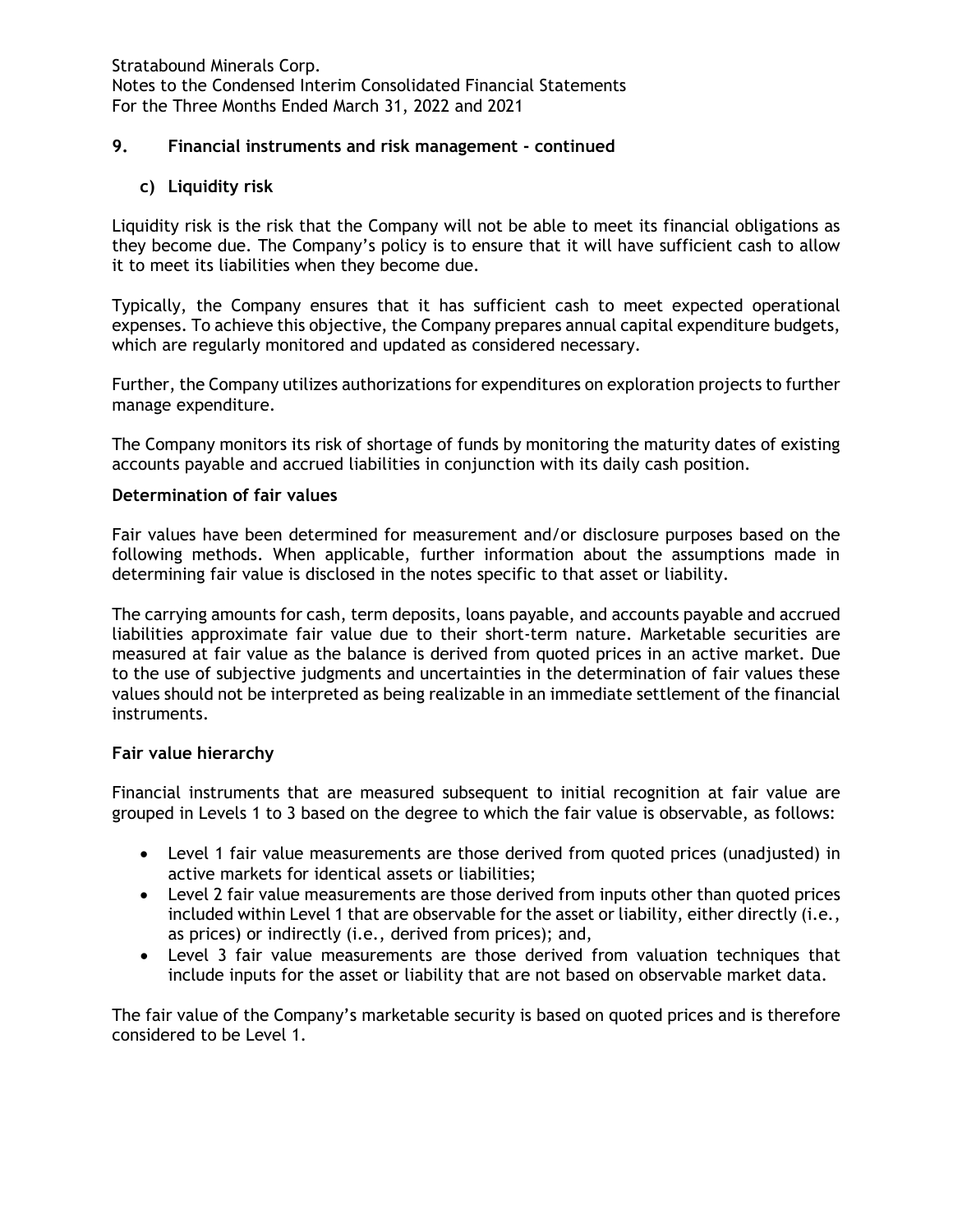# **10. Acquisition of California Gold Mining Inc.**

On August 16, 2021, the Company issued 65,108,269 common shares, and 600,000 common share purchase warrants, in connection with the acquisition of 100% of the outstanding common shares of California Gold Mining Inc. The share issuance was valued at the market value of the Company's shares on August 16, 2021, which was \$0.13 per share. The total share issuance was valued at \$8,464,076. The common share warrants were valued using the Black-Scholes method for option pricing, and were valued at \$61,200. The warrants were valued using the Black-Scholes option pricing model using the following assumptions: weighted average life of 1.25 years, exercise price of \$0.15 and expected volatility of 230%. Transaction costs of \$351,089 were incurred at the closing of the transaction.

The total cost of the acquisition of California Gold Mining Inc. recorded by the Company was \$8,921,128.

### *Purchase price allocation*

The Company accounted for the acquisition of California Gold Mining Inc. as an asset acquisition, and which also included assumption of the debts of California Gold Mining Inc. The purchase price allocation for this transaction is as follows:

| Cash                                     | 20,668      |
|------------------------------------------|-------------|
| Prepaid expenses                         | 35,063      |
| Property and equipment (i)               | 161,088     |
| Land                                     | 7,149,546   |
| Exploration and evaluation assets        | 7,867,658   |
| Accounts payable and accrued liabilities | (2,628,770) |
| Loans payable (ii)                       | (3,684,125) |
| Net transaction value                    | 8,921,128   |

- (i) The property and equipment acquired relate to a structure and corresponding land in California, and is connected to the exploration and evaluation assets acquired by the Company.
- (ii) The loans payable are classified as current liabilities, and have the following terms:
	- a. \$2,984,125 due to Romspen Investment Corporation, bearing interest at 12% per annum. This loan is secured against the California property. This note is denominated in USD.
	- b. \$700,000 due to R.W. Tomlinson Ltd., bearing interest at 14% per annum.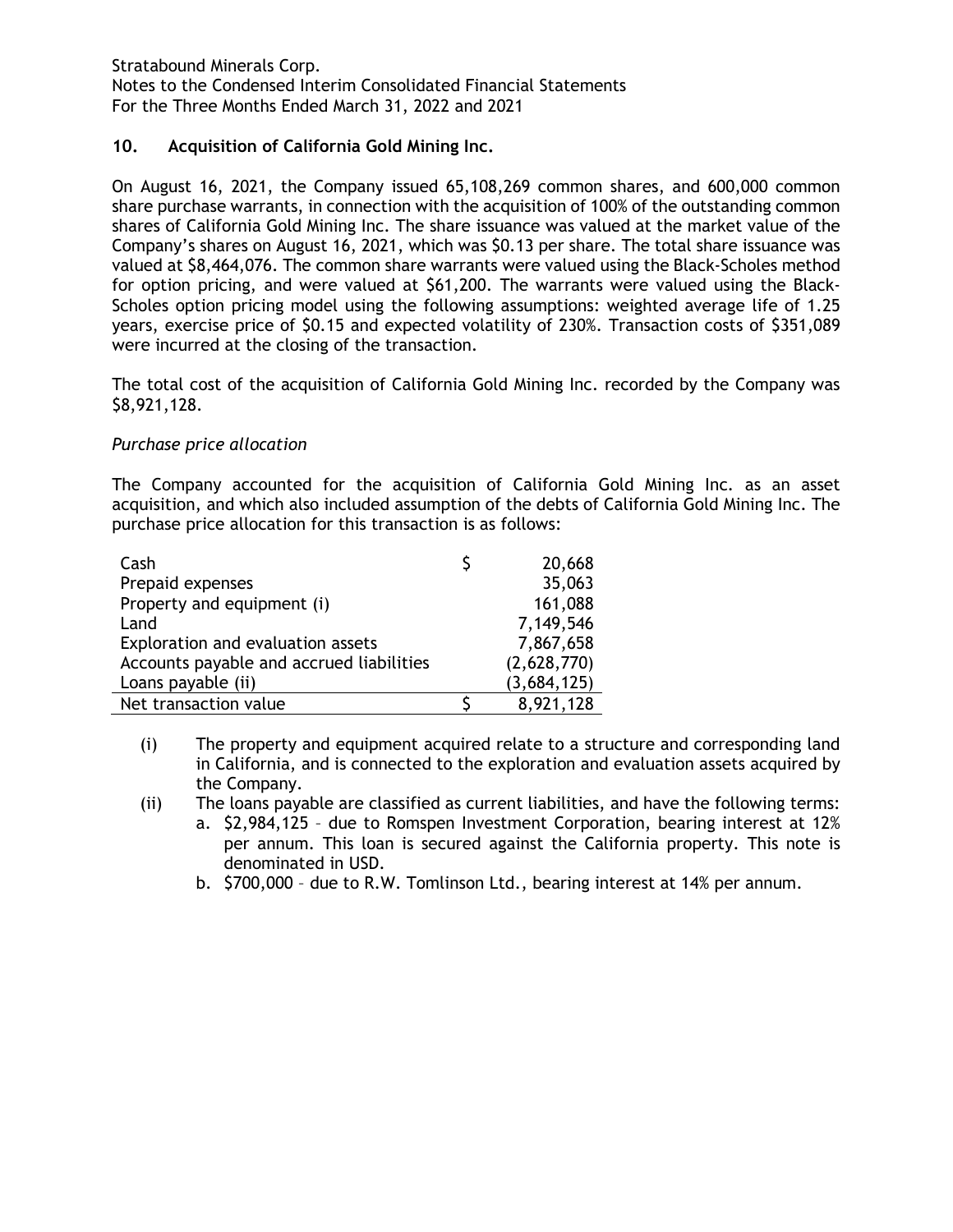# **11. Commitments and contingencies**

The Company is exposed to several lawsuits, related to matters that existed when it acquired California Gold Mining Inc. These matters include:

- Claims from former consultants of California Gold Mining Inc. alleging wrongful dismissals. The Company believes that its maximum exposure on these claims is \$80,000.
- Claims from suppliers of California Gold Mining Inc.'s former hemp business, totalling \$1,214,000 USD. The Company believes its maximum exposure to these claims is \$1,085,000 (\$856,000 USD).
- Claim from the former CEO of California Gold Mining Ltd. alleging wrongful dismissal and unpaid amounts, totalling \$617,184. The Company believes that its maximum exposure to this claim is \$145,274, which represents unpaid consulting fees and expenses paid on behalf of California Gold Mining Inc.

The Company's estimated liability from the above has been accrued at March 31, 2022 and included in the accounts payable and accrued liabilities on the balance sheet.

### **12. Capital management**

The Company considers its capital to comprise share capital, contributed surplus, and accumulated other comprehensive income and deficit. The Company's objectives when managing capital are to maintain a sufficient capital base in order to meet its short-term obligations and at the same time preserve investors' confidence required to sustain future development of the business.

The Company is not exposed to any externally imposed capital requirements.

#### **13. Subsequent events**

Subsequent to the period end, the Company settled lawsuits with former consultants of California Gold Mining Inc. for \$80,000 (Note 11).

Subsequent to the period end, Stratabound has signed seven definitive arms-length option agreements to expand its McIntyre Brook Property, (the "Options") which set out the terms under which Stratabound has the option to earn 100% interest in 19 claims comprising 59.56  $km<sup>2</sup>$  (5,956 hectares) located adjacent to and east of the Company's existing optioned McIntyre Brook claims through cash payments and share issuances. Stratabound will provide an initial cash payment of \$50,000 upon signing and will issue 2,161,000 common shares to the owners subject to TSXV approval and will be subject to a 4-month hold period. Subsequent payments on the first, second, third and fourth anniversaries of \$164,000, \$209,000, \$246,500 and \$285,500 respectively, are required to maintain the Options, \$865,000 of which may be paid at Stratabound's election up to 50% in shares. Upon completion of the fourth anniversary payments Stratabound will have earned 100% ownership in the claims. Stratabound has the option to accelerate the payments to exercise the Options sooner if it so desires. Stratabound has also agreed to pay the owners a 2% NSR royalty on production from the claims of which may be bought back in increments of \$1M for each 1% of the NSR. All the Options have a provision for performance payments upon completing the following milestones: